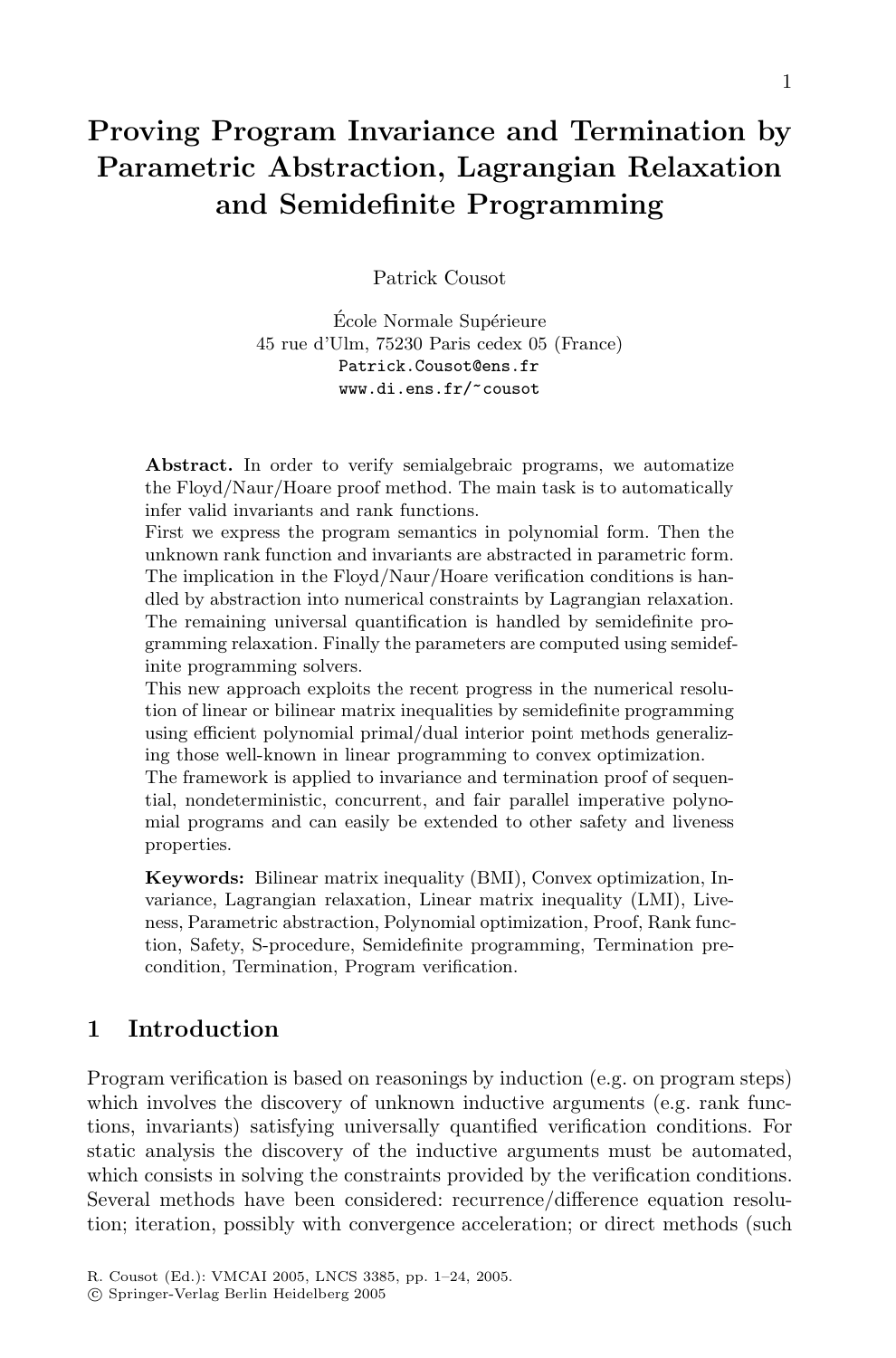as elimination). All these methods involve some form of simplification of the constraints by abstraction.

In this paper, we explore *parametric abstraction* and direct resolution by *Lagrangian relaxation* into *semidefinite programming*. This is applied to termination (a typical liveness property) of semialgebraic programs. The extension to invariance (a typical safety property) is sketched.

The automatic determination of loop invariant/rank function can be summarized as follows:

- 1. Establish the relational semantics of the loop body (Sec. 2) (may be strengthened with correctness preconditions (Sec. 2.2), abstract invariants (Sec. 2.3), and/or simplified by relational abstraction (Sec. 2.4));
- 2. Set up the termination/invariance verification conditions (Sec. 3);
- 3. Choose a parametric abstraction (Sec. 4). The resolution of the abstract logical verification conditions by first-order quantifier elimination can be considered, but is very often too costly (Sec. 5);
- 4. Abstract further the abstract logical verification conditions into numerical constraints (Sec. 8) by Lagrangian relaxation (Sec. 6) obtaining Linear Matrix Inequalities for termination (Sec. 6.2) or Bilinear Matrix Inequalities for invariance (Sec. 12);
- 5. Solve the numerical constraints (Sec. 9) by semidefinite programming (Sec. 7);

After a series of examples (Sec. 10), we consider more complex language features including disjunctions in the loop test and conditionals in the loop body (Sec. 11.1), nested loops (Sec. 11.2), nondeterminism and concurrency (Sec. 11.3), bounded weakly fair parallelism (Sec. 11.4), and semi-algebraic/polynomial programs, for which a further relaxation into a sum of squares is applied (Sec. 11.5). The case of invariance is illustrated in Sec. 12. Potential problems with solvers are discussed in Sec. 13, before concluding (Sec. 14).

## **2 Relational Semantics of Programs**

### **2.1 Semialgebraic Programs**

We consider numerical iterative programs while  $B$  do  $C$  od where  $B$  is a boolean condition and  $C$  is an imperative command (assignment, test or loop) on the global program variables. We assume that the operational semantics of the loop is given for an iteration as:

$$
[[B;C]](x_0,x) = \bigwedge_{k=1}^{N} \sigma_k(x_0,x) \ge 0
$$
\n(1)

where  $x_0$  is the line vector of values of the n program variables before an iteration,  $x$  is the line vector of values of the  $n$  program variables after this iteration and the relationship between  $x_0$  and x during a single iteration is expressed as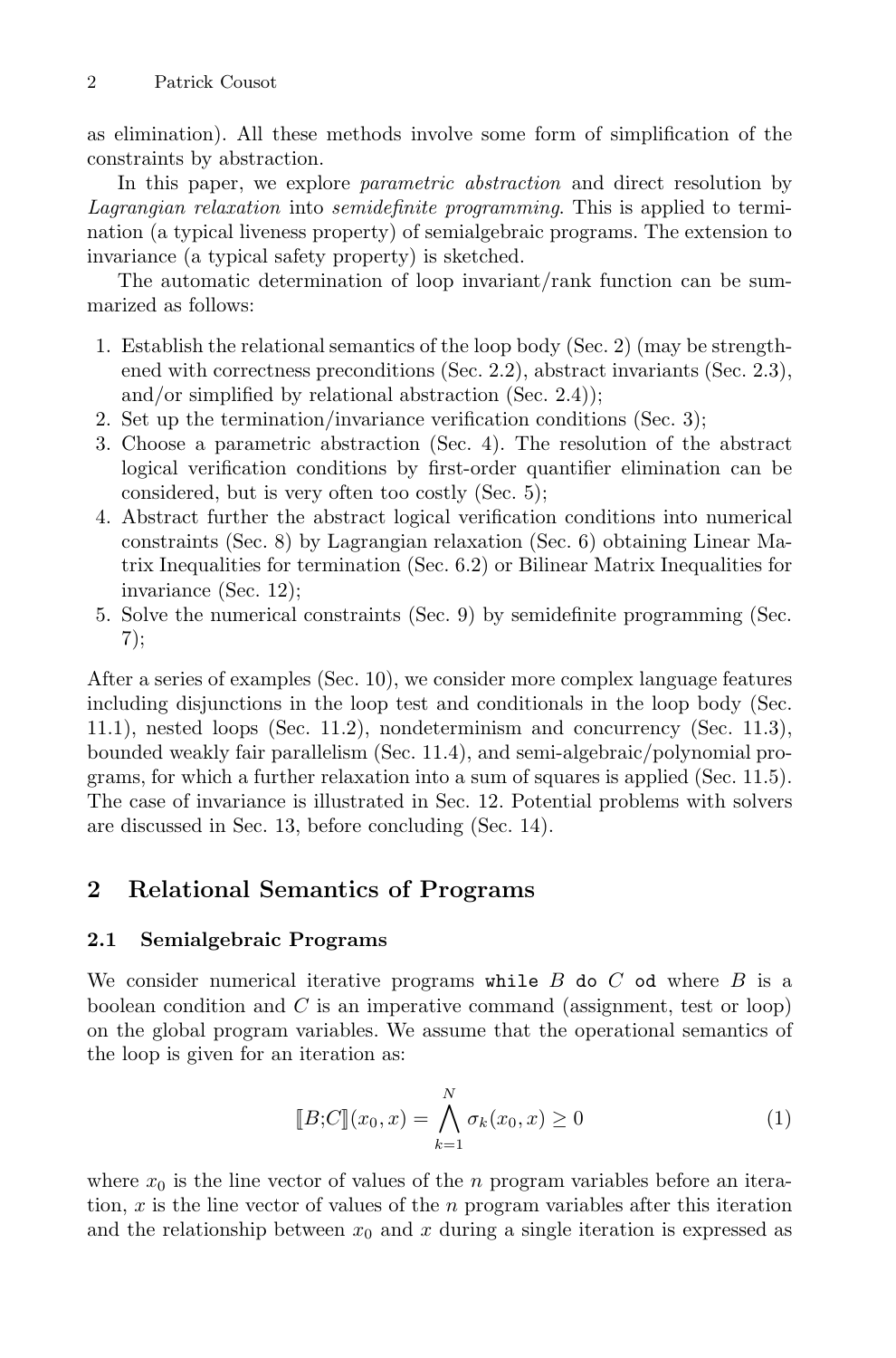a conjunction of N real valued positivity constraints with  $\sigma_k \in \mathbb{R}^n \times \mathbb{R}^n \longrightarrow \mathbb{R}$ ,  $k = 1, \ldots, N^1$ . Algorithmically interesting particular cases are when the constraints  $\sigma_k \geq 0$  can be expressed as linear constraints, quadratic forms and polynomial positivity. Equalities  $\sigma_k(x_0, x) = 0$  have to be written as  $\sigma_k(x_0, x) \geq$  $0 \wedge -\sigma_k(x_0, x) \geq 0.$ 

*Example 1 (Factorial)*. The program below computes the greatest factorial less than or equal to a given N, if any. The operational semantics of the loop body can be defined by the following constraints:

| n := 0;           | $-f_0 + N_0 \geq 0$ |
|-------------------|---------------------|
| f := 1;           | $n_0 \geq 0$        |
| while (f <= N) do | $f_0 - 1 \geq 0$    |
| n := n + 1;       | $-n_0 + n - 1 = 0$  |
| od                | $-f_0.n + f = 0$    |
| $-N_0 + N = 0$    |                     |

All constraints are linear but  $f - n.f_0 = 0$  which is quadratic (of the form  $[x_0 x]A[x_0 x]^\top + 2[x_0 x]q + r \geq 0$ , where A is symmetric, q is a column vector, r is a constant, and  $\pm$  is transposition), and can be written as follows:

$$
[n_0 f_0 N_0 n f N] \begin{bmatrix} 0 & 0 & 0 & 0 & 0 \\ 0 & 0 & 0 & -\frac{1}{2} & 0 & 0 \\ 0 & 0 & 0 & 0 & 0 & 0 \\ 0 & -\frac{1}{2} & 0 & 0 & 0 & 0 \\ 0 & 0 & 0 & 0 & 0 & 0 \\ 0 & 0 & 0 & 0 & 0 & 0 \end{bmatrix} \begin{bmatrix} n_0 \\ f_0 \\ N_0 \\ n \\ f \\ f \\ N \end{bmatrix} + 2[n_0 f_0 N_0 n f N] \begin{bmatrix} 0 \\ 0 \\ 0 \\ 0 \\ \frac{1}{2} \\ 0 \end{bmatrix} + 0 = 0,
$$

or equivalently as  $[x_0 x 1]M[x_0 x 1]^\top \geq 0$  where M is symmetric, that is:

$$
[n_0 f_0 N_0 n f N 1] \begin{bmatrix} 0 & 0 & 0 & 0 & 0 & 0 \\ 0 & 0 & 0 & -\frac{1}{2} & 0 & 0 & 0 \\ 0 & 0 & 0 & 0 & 0 & 0 & 0 \\ 0 & -\frac{1}{2} & 0 & 0 & 0 & 0 & 0 \\ 0 & 0 & 0 & 0 & 0 & 0 & \frac{1}{2} \\ 0 & 0 & 0 & 0 & 0 & 0 & 0 \\ 0 & 0 & 0 & 0 & \frac{1}{2} & 0 & 0 \end{bmatrix} \begin{bmatrix} n_0 \\ f_0 \\ N_0 \\ n \\ f \\ N \\ N \\ 1 \end{bmatrix} = 0.
$$

**2.2 Establishing Necessary Correctness Preconditions**

**Iterated Forward/Backward Static Analysis.** Program verification may be unsuccessful when the program execution may fail under some circumstances

<sup>&</sup>lt;sup>1</sup> Any Boolean constraint on numerical variables can be written in that form using an appropriate numerical encoding of the boolean values and embedding of the numerical values into R.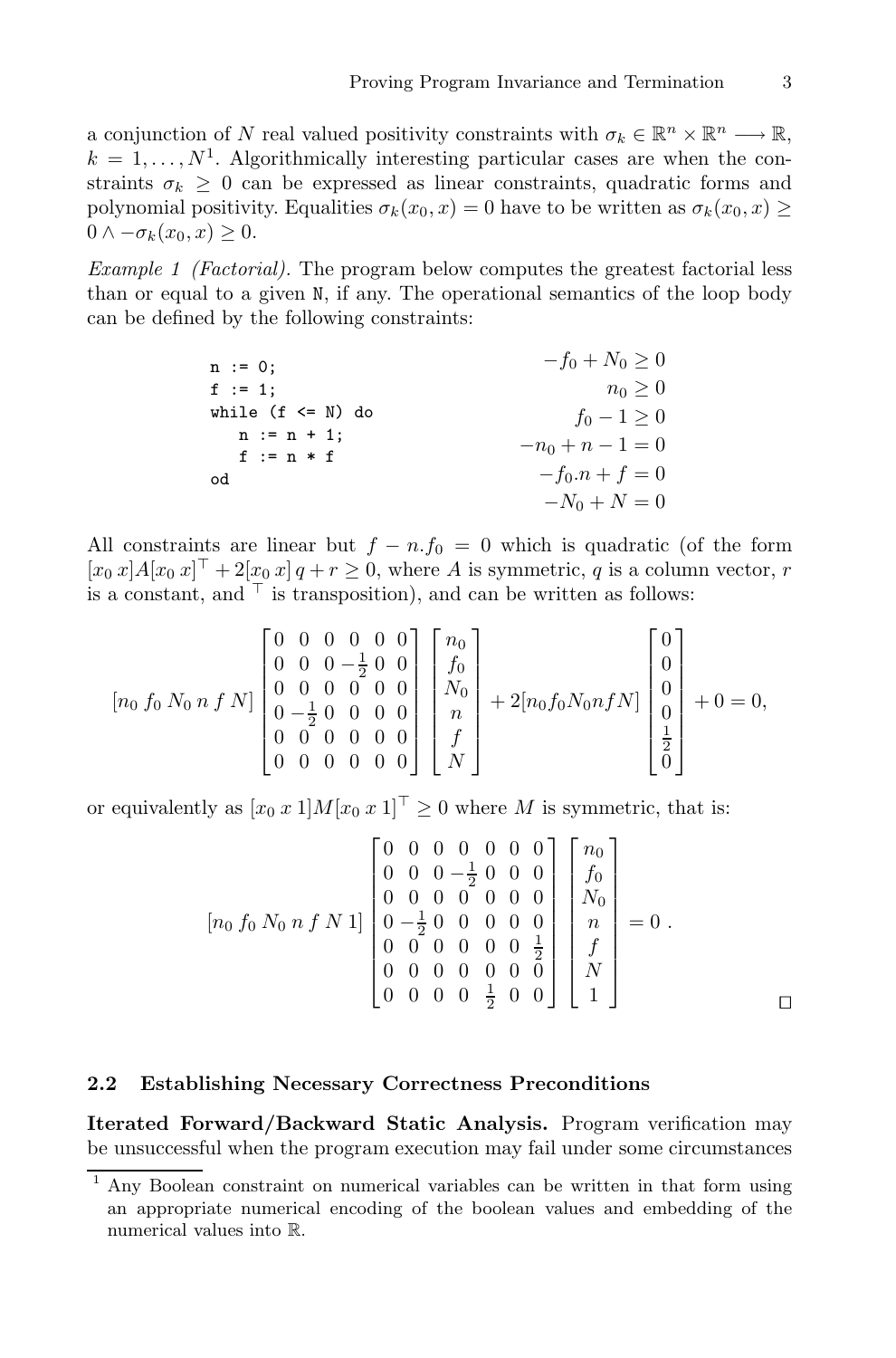(e.g. non termination, run-time errors). As part of the correctness proof, it is therefore mandatory to establish correctness preconditions excluding such misbehaviors. Such a necessary termination and absence of runtime errors precondition can be discovered automatically by an iterated forward/backward static analysis [8, 13].

**Discovering a Termination Precondition by the Auxiliary Termination Counter Method.** Termination requirements can be incorporated into the iterated forward/backward static analysis in the form of an *auxiliary termination counter* k which is strictly decremented in the loop and is asserted to be zero on loop exit. For relational analyzes, this strengthens the necessary termination precondition.

*Example 2.* The following example is from [4]. The analyzer uses the polyhedral abstract domain [15] implemented using the *New Polka* library [21].

| while $(x \leftrightarrow y)$ do | $\{x>=y\}$                       | ${x=y+2k, x>=y}$                                           |
|----------------------------------|----------------------------------|------------------------------------------------------------|
| $x := x - 1;$                    | while $(x \leftrightarrow y)$ do | while $(x \leftrightarrow y)$ do                           |
| $y := y + 1$                     | $\{x>=y+2\}$                     | ${x=y+2k, x>=y+2}$                                         |
| od                               | $x := x - 1;$                    | $k := k - 1;$                                              |
|                                  | $\{x>=y+1\}$                     | $x := x - 1;$                                              |
|                                  | $y := y + 1$                     | $y := y + 1$                                               |
|                                  | $\{x>=v\}$                       | ${x=y+2k, x>=y}$                                           |
|                                  | od                               | od                                                         |
|                                  | $\{x=y\}$                        | $\{x=y, k=0\}$                                             |
|                                  |                                  | assume $(k = 0)$                                           |
| Program                          |                                  | Iterated forward/backward Iterated forward/backward static |

The use of the auxiliary termination counter allows the iterated forward/backward polyhedral analysis to discover the necessary termination condition that

the initial difference between the two variables should be even.

analysis with termination counter.

### **2.3 Strengthening the Relational Semantics**

static analysis

Proofs can be made easier by strengthening the relational semantics through incorporation of known facts about the program runtime behavior. For example an invariant may be needed, in addition to a termination precondition, to prove termination. Such a loop invariant can be determined automatically by a forward static analysis [9] assuming the initial termination precondition.

*Example 3 (Ex. 2 continued).* A forward polyhedral analysis [15] yields linear invariants: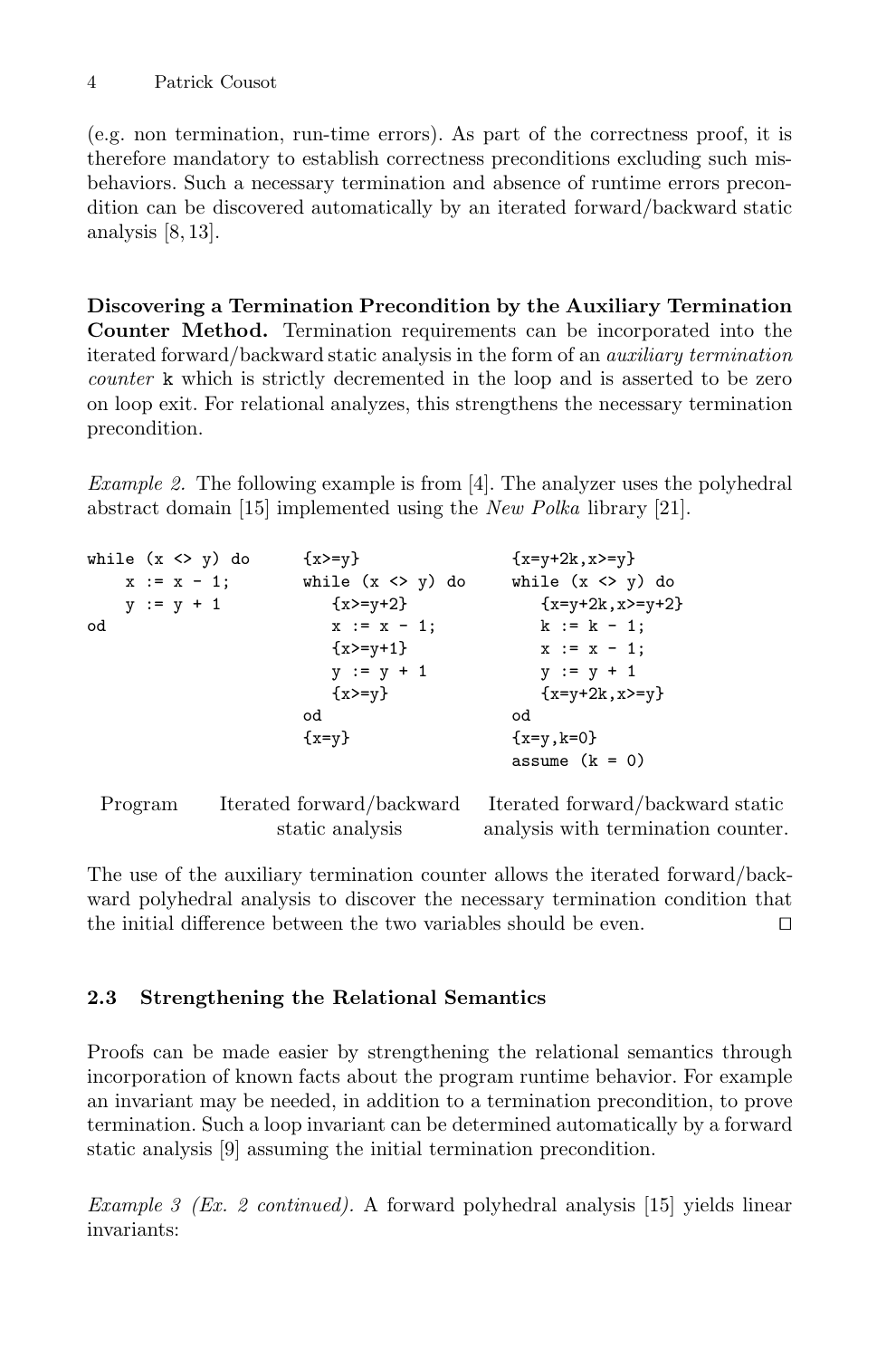```
assume (x=y+2*k) & (x>=y);
while (x \leftrightarrow y) do
    k := k - 1;x := x - 1;y := y + 1od
                                   assume (x=y+2*k) & (x>=y);
                                   {x=y+2k, x>=y}{loop invariant: x=y+2k}
                                   while (x \leftrightarrow y) do
                                      {x=y+2k}k := k - 1;x := x - 1;y := y + 1{x=y+2k}od
                                   {k=0, x=y}Program Forward polyhedral analysis. \square
```
#### **2.4 Abstracting the Relational Semantics**

Program verification may be made easier when the big-step operational semantics of the loop body (1) is simplified e.g. through abstraction. To get such a simplified but sound semantics, one can use any relational abstraction. The technique consists in using auxiliary initial variables to denote the values of the program variables at the beginning of the loop iteration (whence satisfying the loop invariant and the loop condition). The invariant at the end of the loop body is then a sound approximation of the relational semantics  $(1)$  of the loop body<sup>2</sup>. The polyhedral abstraction [15] will be particularly useful to derive automatically an approximate linear semantics.

*Example 4 (Ex. 3 continued).* Handling the operator  $\leq$  (different) by case analvsis, we get<sup>3</sup>:

```
assume (x=y+2*k) & (x>=y);
{x=y+2k, x>=y}assume (x < y);
empty(6)
assume (x0=x) & (y0=y) & (k0=k);k := k - 1;x := x - 1;y := y + 1empty(6)
                                assume (x=y+2*k) & (x>=y);
                                {x=y+2k,1>=0,x>=y}
                                assume (x > y);
                                {x=y+2k, 1>=0, x>=y+1}assume (x0=x)(x(y0=y))(x(k0=k));k := k - 1;x := x - 1;y := y + 1{x+2=y+2k0, y=y0+1, x+1=x0, x=y+2k, x+1>=y}
```
### **3 Verification Condition Setup**

### **3.1 Floyd/Naur/Hoare Invariance Proof Method**

Given a loop precondition  $P(x) \geq 0$  which holds before loop entry, the invariance proof method [17, 20, 26] consists in proving that the invariant  $I(x) \geq 0$  is *initial* 

<sup>&</sup>lt;sup>2</sup> The technique was first used in the context of static analysis for context-sensitive interprocedural analysis to compute summaries of recursive procedures [10].

<sup>&</sup>lt;sup>3</sup> empty(6) denotes the empty polyhedron in 6 variables, that is unreachability  $\bot$ .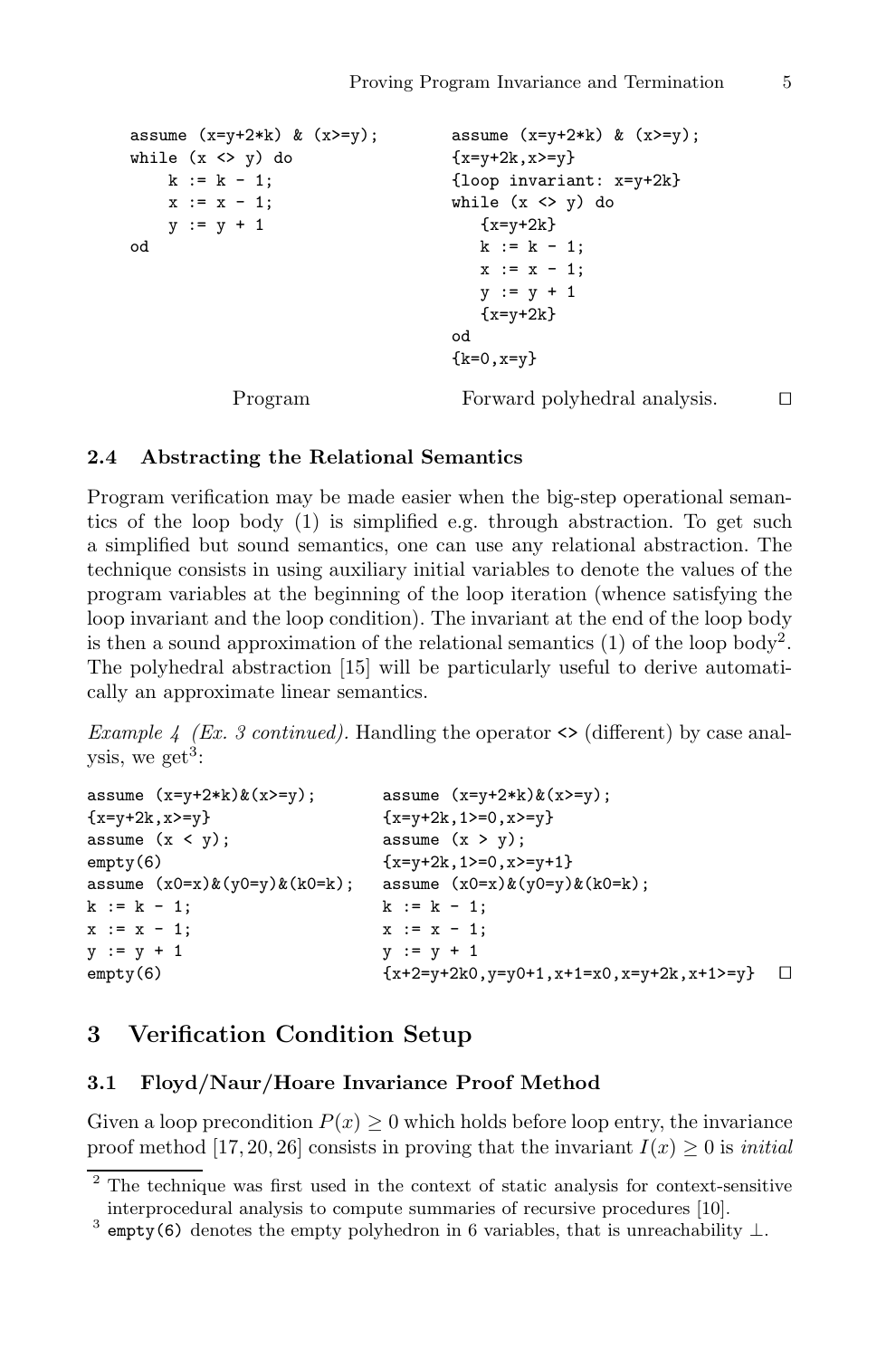(that is to say holds on loop entry) and *inductive* (i.e. remains true after each loop iteration):

$$
\forall x \in \mathbb{R}^n : (P(x) \ge 0) \Rightarrow (I(x) \ge 0), \tag{2}
$$

$$
\forall x_0, x \in \mathbb{R}^n : (I(x_0) \ge 0 \land \bigwedge_{k=1}^n \sigma_k(x_0, x) \ge 0) \Rightarrow (I(x) \ge 0) .
$$
 (3)

#### **3.2 Floyd Rank Function Termination Proof Method**

Floyd's method [17] for proving loop termination consists in discovering a rank function  $r \in \mathbb{R}^n \longrightarrow W$  of the values of the program variables into a wellfounded set  $\langle W, \preceq \rangle$  which is strictly decreasing at each iteration of the loop. If the nondeterminism is bounded, one can choose  $\langle W, \preceq \rangle = \langle \mathbb{N}, \leq \rangle$ . In what follows, we will often use real valued rank functions r which are nonnegative on loop body entry and strictly decrease at each iteration by a positive quantity bounded from below<sup>4</sup>. In such a case, and up to an isomorphism, the rank function  $r$  can be embedded into  $\mathbb N$ .

In general a loop terminates for some initial values of the variables only, satisfying some loop termination precondition  $P(x) \geq 0$  so that the strict decrementation can be requested for states reachable from this initial condition only, as characterized by an invariant  $I(x) \geq 0$  in the sense of [17, 20, 26].

Floyd's verification conditions [17] for proving loop termination become:

$$
\exists r \in \mathbb{R}^n \longrightarrow \mathbb{R}, \exists \delta \in \mathbb{R}: \forall x_0 \in \mathbb{R}^n : (I(x_0) \ge 0) \Rightarrow (r(x_0) \ge 0),
$$
\n(4)

 $\mathbf{v}$ 

$$
\forall x_0, x \in \mathbb{R}^n : (I(x_0) \ge 0 \land \bigwedge_{k=1}^N \sigma_k(x_0, x) \ge 0) \Rightarrow (r(x_0) - r(x) - \delta \ge 0), \qquad (5)
$$

$$
\delta > 0 \tag{6}
$$

*Remark 1.* We can also choose  $\delta = 1$  but it is sometimes more flexible to let its value be computed by the solver (see later Rem. 4).  $\Box$ 

*Remark 2.* As proved in [12, Sec. 9, p. 290], the above choice of I and r not depending upon initial states is incomplete so that, more generally, we may have to use  $I(\underline{x}, x')$  and  $r(\underline{x}, x')$  where  $\underline{x} \in \mathbb{R}^n$  denotes the initial value of the variables before loop entry and  $x' \in \mathbb{R}^n$  their current value that is  $x_0$  at the beginning of an iteration of the loop body and x at the end of that same iteration. an iteration of the loop body and  $x$  at the end of that same iteration.

#### **4 Parametric Abstraction**

Fixing the form of the unknown invariant  $I(x)$  in (2) and (3) or of the rank function r in (4) and (5) in terms of p unknown parameters  $a \in \mathbb{R}^p$  to be determined by the analysis is an abstraction [11]. An example is the affine abstraction [22].

<sup>&</sup>lt;sup>4</sup> to avoid the Zeno phenomenon, that is, a strict decrease by 1,  $\frac{1}{2}$ ,  $\frac{1}{4}$ ,  $\frac{1}{8}$ , ..., which could be infinite.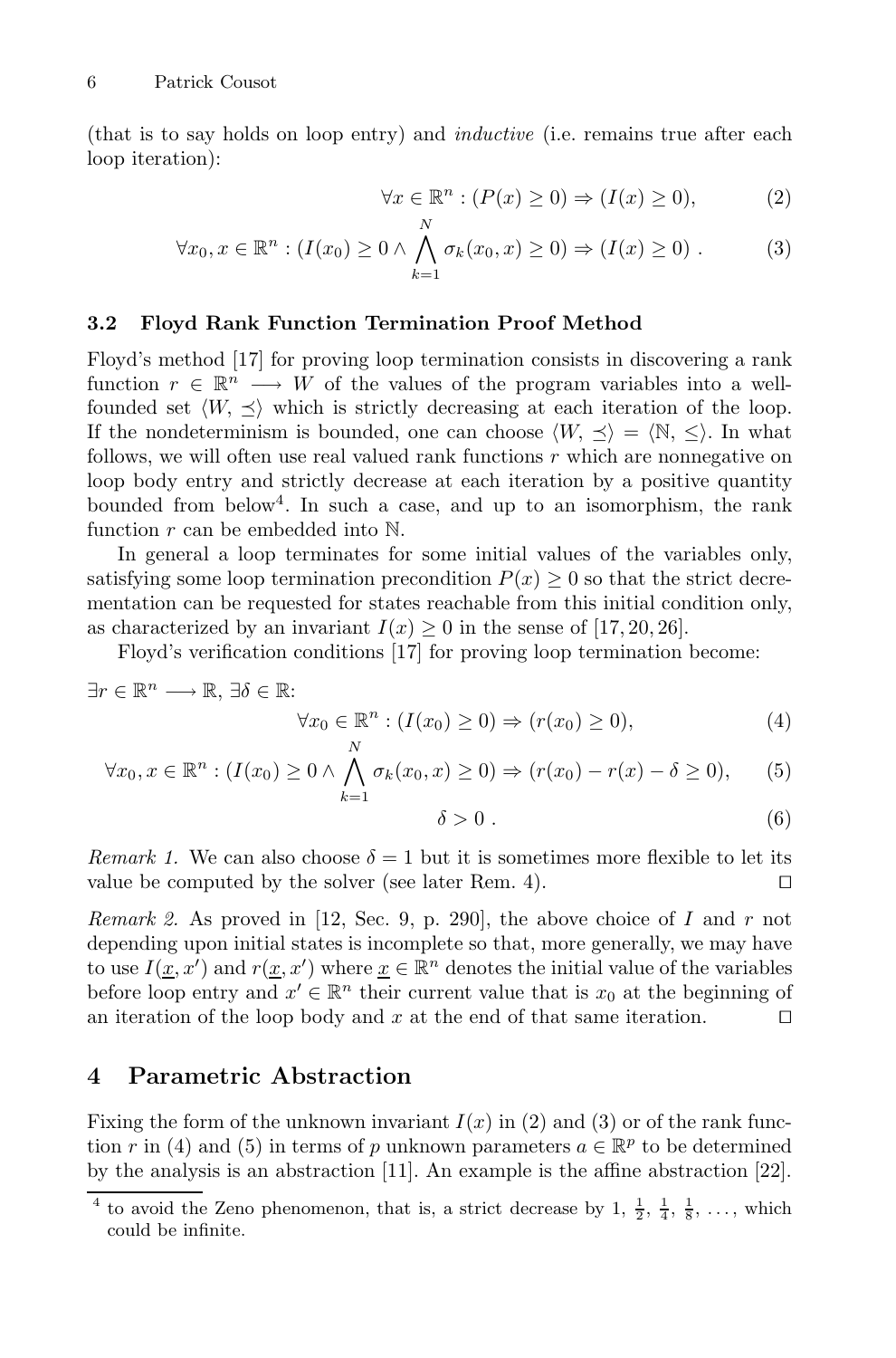More generally, a function  $f(x)$  can be abstracted in the form  $f_a(x)$  where  $a$  is a line vector of unknown parameters and  $x$  is the line vector of values of the loop variables<sup>5</sup>. For example, the linear case is  $f_a(x) = a.x^\top$  and the affine case is  $f_a(x) = a.(x\ 1)^\top$ . A quadratic choice would be  $f_a(x) = x.a.x^\top$  or  $f_a(x) = (x \ 1).a.(x \ 1)^\top$  where a is a symmetric matrix of unknown parameters.

After parametric abstraction, it remains to compute the parameters a by solving the verification constraints. For example, the termination verification conditions  $(4)$ ,  $(5)$ , and  $(6)$  become:

$$
\exists a \in \mathbb{R}^p : \exists \delta \in \mathbb{R} :
$$

$$
\forall x_0 \in \mathbb{R}^n : (I(x_0) \ge 0) \Rightarrow (r_a(x_0) \ge 0), \tag{7}
$$

$$
\forall x_0, x \in \mathbb{R}^n : (I(x_0) \ge 0 \land \bigwedge_{k=1}^n \sigma_k(x_0, x) \ge 0) \Rightarrow (r_a(x_0) - r_a(x) - \delta \ge 0), \quad (8)
$$

$$
\delta > 0 \tag{9}
$$

The resolution of these termination constraints in the case of linear programs and rank functions has been explored by [7], using a reduction of the constraints based on the construction of polars, intersection and projection of polyhedral cones (with limitations, such as that the loop test contains no disjunction and the body contains no test).

### **5 Solving the Abstract Verification Conditions by First-order Quantifier Elimination**

The Tarski-Seidenberg decision procedure for the first-order theory of real closed fields by quantifier elimination can be used to solve  $(7)$ ,  $(8)$ , and  $(9)$  since it transforms a formula  $Q_1x1 \ldots Q_nx n : F(x_1,\ldots,x_n)$  (where the  $Q_i$  are first-order quantifiers  $\forall$ ,  $\exists$  and  $F$  is a logical combination of polynomial equations and inequalities in the variables  $x_1, \ldots, x_n$  into an equivalent quantifier free formula. However Tarski's method cannot be bound by any tower of exponentials. The cylindrical algebraic decomposition method by Collins [6] has a worst-case timecomplexity for real quantifier elimination which is "only" doubly exponential in the number of quantifier blocks. It is implemented in MATHEMATICA<sup>®</sup> but cannot be expected to scale up to large problems. So we rely on another abstraction method described below.

<sup>&</sup>lt;sup>5</sup> The sets of constraints  $f_a(x) \geq 0$  for all a may not be a Moore family for the pointwise ordering, in which case a concretization function  $\gamma$  may be used [14]. For simplicity we make no distinction between the representation of the constraint  $f_a(x) \geq 0$  and its value  $\gamma(f_a(x) \geq 0) = \{x \in \mathbb{R}^n \mid f_a(x) \geq 0\}$ . In consequence, the use of a concretization function will remain implicit.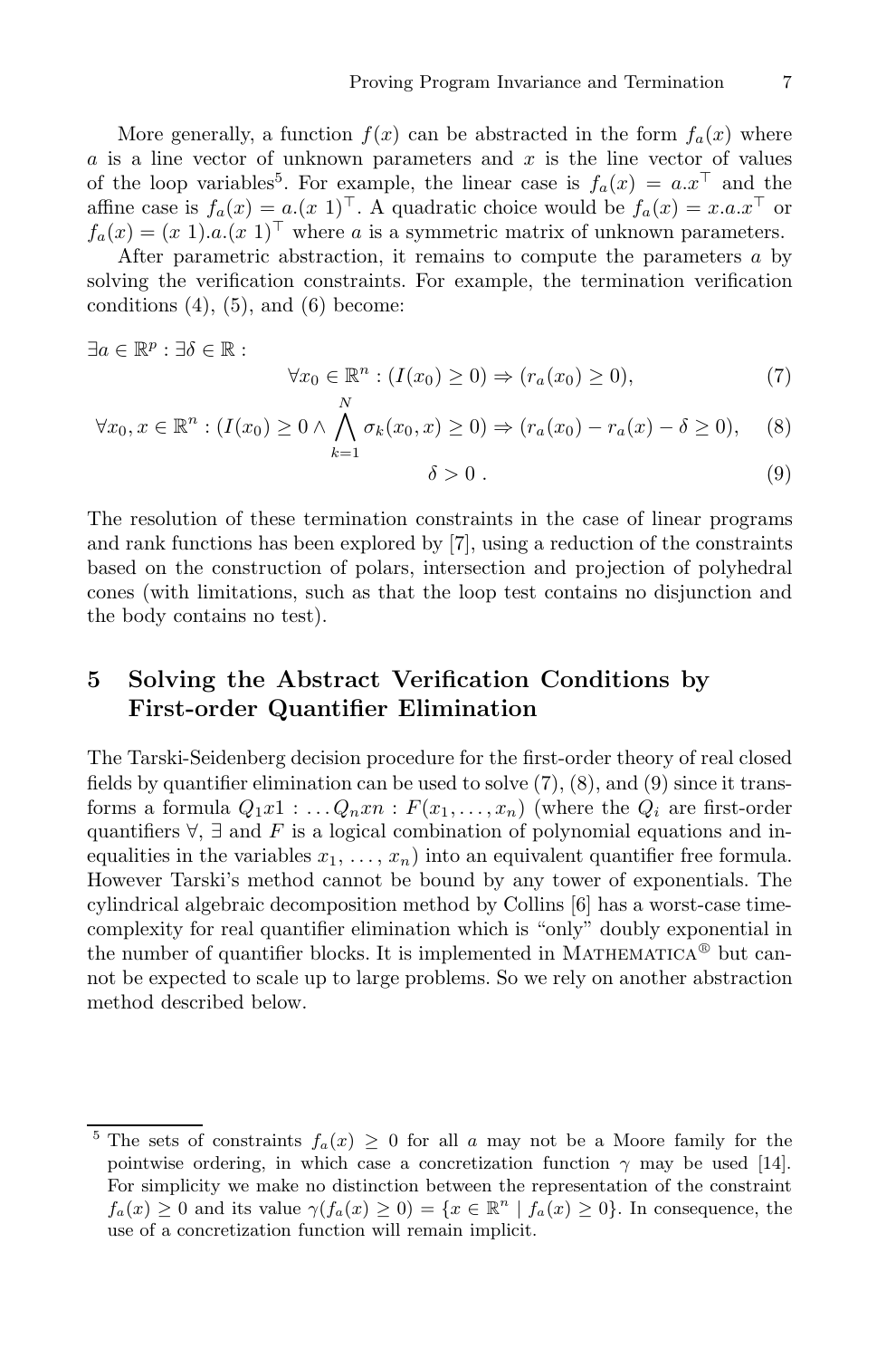### **6 Abstraction of the Verification Conditions into Numerical Constraints by Lagrangian Relaxation**

#### **6.1 The Lagrangian Relaxation Method**

Let V be a finite dimensional linear vector space,  $N > 0$  and  $\forall k \in [0, N] : \sigma_k \in$  $\mathbb{V}$  → R (not necessarily linear). Let  $\mathbb{R}^+ = \{x \geq 0 \mid x \in \mathbb{R}\}.$  To prove:

$$
\forall x \in \mathbb{V}: \left(\bigwedge_{k=1}^{N} \sigma_k(x) \ge 0\right) \Rightarrow (\sigma_0(x) \ge 0), \tag{10}
$$

the *Lagrangian relaxation* consists in proving that:

$$
\exists \lambda \in [1, N] \longrightarrow \mathbb{R}^+ : \forall x \in \mathbb{V} : \sigma_0(x) - \sum_{k=1}^N \lambda_k \sigma_k(x) \ge 0,
$$
 (11)

where the  $\lambda_k$  are called *Lagrange coefficients*. The interest of Lagrangian relaxation is that the implication  $\Rightarrow$  and conjunction  $\wedge$  in (10) are eliminated in (11).

The approach is obviously sound, since the hypothesis  $\bigwedge_{k=1}^{N} \sigma_k(x) \geq 0$  in (10) and the positivity of the Lagrange coefficients  $\lambda \in [1, N] \longrightarrow \mathbb{R}^+$  implies the positivity of  $\sum_{k=1}^{N} \lambda_k \sigma_k(x)$ . Hence, by the antecedent of (10) and transitivity,  $\sigma_0(x) \geq 0$  holds in the consequent of (10).

Observe that equality constraints can be handled in the same way by requesting the corresponding Lagrange coefficients to be reals (as opposed to nonnegative reals for inequality constraints). Indeed for equality constraints  $\sigma_k(x) = 0$ , we can use (11) for both  $\sigma_k(x) \geq 0$  and  $-\sigma_k(x) \geq 0$  with respective coefficients  $\lambda_k \geq 0$  and  $\lambda'_k \geq 0$  so that the terms  $\lambda_k \sigma_k(x) + \lambda'_k(-\sigma_k(x))$  can be grouped into a single term  $(\lambda_k - \lambda'_k)\sigma_k(x)$  with no sign restriction on  $\lambda_k - \lambda'_k$ . Since any real is equal to the difference of some nonnegative reals, we can equivalently use a single term  $\lambda_k'' \sigma_k(x)$  with  $\lambda_k'' \in \mathbb{R}$ .

Lagrangian relaxation is in general incomplete (that is  $(10) \not\Rightarrow (11)$ , also called *lossy*). However it is complete (also called *lossless*)) in the linear case (by the affine Farkas' lemma) and the linear case with at most two quadratic constraints (by Yakubovitch's S-procedure [34, Th. 1]).

#### **6.2 Lagrangian Relaxation of Floyd Termination Verification Conditions on Rank Functions**

Relaxing Floyd's parametric verification conditions (7), (8), and (9), we get:

$$
\exists a \in \mathbb{R}^p : \exists \delta \in \mathbb{R} : \exists \mu \in \mathbb{R}^+ : \exists \lambda \in [0, N] \longrightarrow \mathbb{R}^+ : \\
\forall x_0 \in \mathbb{R}^n : r_a(x_0) - \mu.I(x_0) \ge 0, \qquad \qquad (12)
$$

$$
\forall x_0, x \in \mathbb{R}^n : r_a(x_0) - r_a(x) - \delta - \lambda_0 \cdot I(x_0) - \sum_{k=1}^N \lambda_k \cdot \sigma_k(x_0, x) \ge 0, \quad (13)
$$

$$
\delta > 0 \tag{14}
$$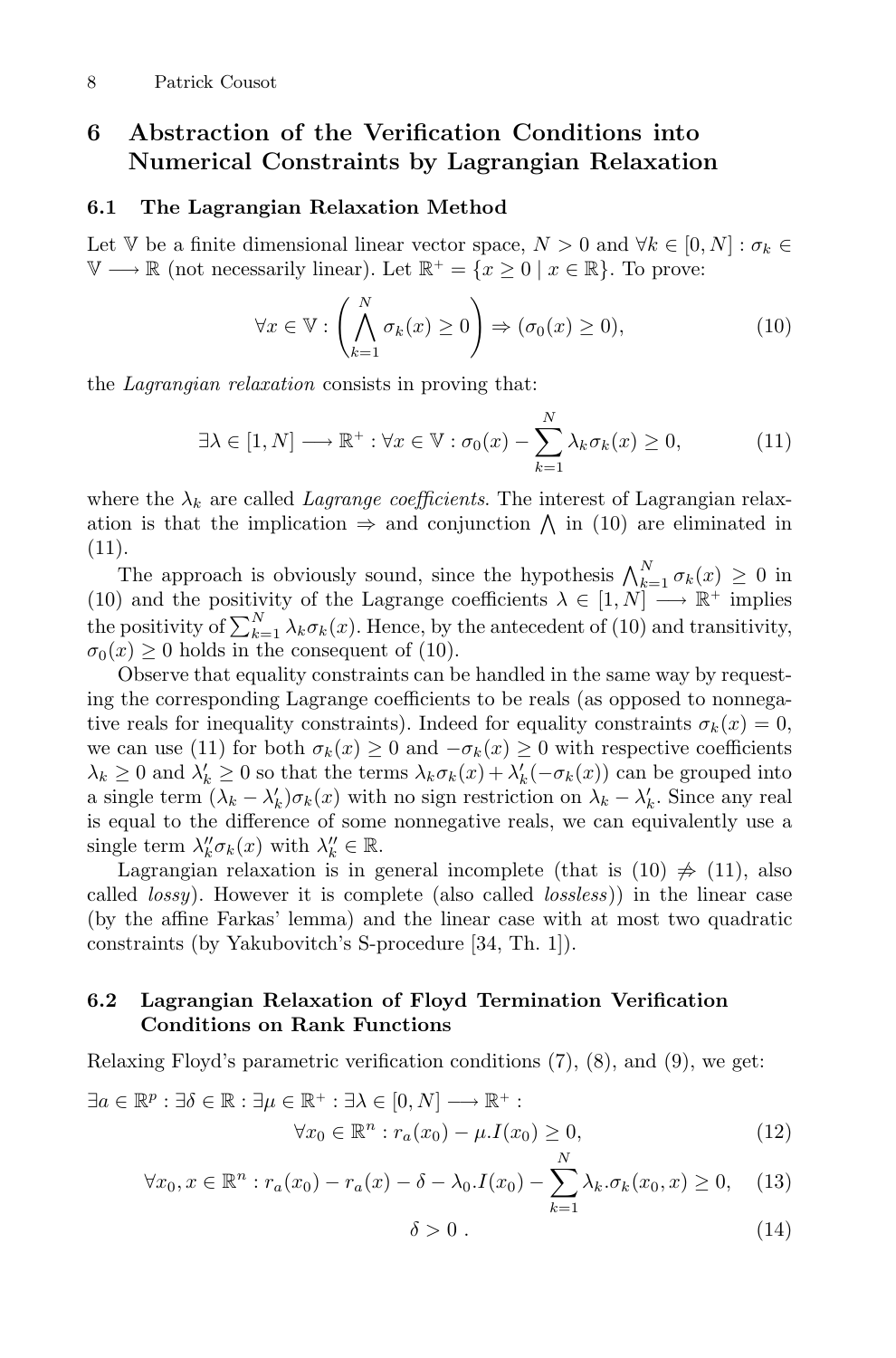In [30], the constraints  $\sigma_k(x, x') \geq 0$  are assumed to be linear in which case the Lagrange coefficients can be eliminated by hand. Then the problem reduces to linear programming (with limitations, such as that the loop test contains no disjunction, the loop body contains no tests and the method cannot identify the cases when the loop does not terminate). We can use semidefinite programming to overcome the linearity limitation.

### **7 Semidefinite Programming**

The *semidefinite programming optimization problem* is to find a solution to the constraints:

$$
\begin{cases} \exists x \in \mathbb{R}^m : M(x) \succcurlyeq 0 \\ \text{Minimizing } c^\top x \end{cases}
$$

where  $c \in \mathbb{R}^m$  is a given real vector, the *linear matrix inequality* (LMI) [3]  $M(x) \geq 0$  is of the form:

$$
M(x) = M_0 + \sum_{k=1}^{m} x_k.M_k
$$

with symmetric matrices  $(M_k = M_k^{\top})$ , and *positive semidefiniteness* is defined as:

$$
M(x) \succcurlyeq 0 \quad \stackrel{\Delta}{=} \quad \forall X \in \mathbb{R}^N : XM(x)X^\top \geq 0 \; .
$$

The *semidefinite programming feasibility problem* consists in finding a solution to the constraints  $M(x) \geq 0$ . A feasibility problem can be converted into the optimization program  $\min\{-y \in \mathbb{R} \mid \bigwedge_{i=1}^{N} M_i(x) - y \succcurlyeq 0\}.$ 

#### **8 LMI Constraint Setup for Termination**

For programs which invariant and operational semantics (1) can be expressed in the form:

$$
I(x_0) \wedge [B;C](x_0,x) = \bigwedge_{k=1}^N (x_0 \ x \ 1) M_k(x_0 \ x \ 1)^{\top} \ge 0,
$$
\n(15)

the constraints (12), (13), and (14) become LMIs (in the unknown a,  $\mu$ ,  $\delta$  and the  $\lambda_k$ ,  $k = 1, \ldots, N$  by parametric abstraction (Sec. 4) of  $r_a$  in the form  $r_a(x) =$  $(x 1)R(x 1)$ <sup>T</sup> where R is a real  $(n + 1) \times (n + 1)$ -symmetric matrix of unknown parameters).

The conjunction of LMIs  $M_1(x) \ge 0 \wedge \ldots \wedge M_k(x) \ge 0$  can be expressed as a single LMI diag $(M_1(x),...,M_k(x)) \geq 0$  where diag $(M_1(x),...,M_k(x))$  denotes the block-diagonal matrix with  $M_1(x), \ldots, M_k(x)$  on its diagonal.

These LMIs can then be solved by semidefinite programming.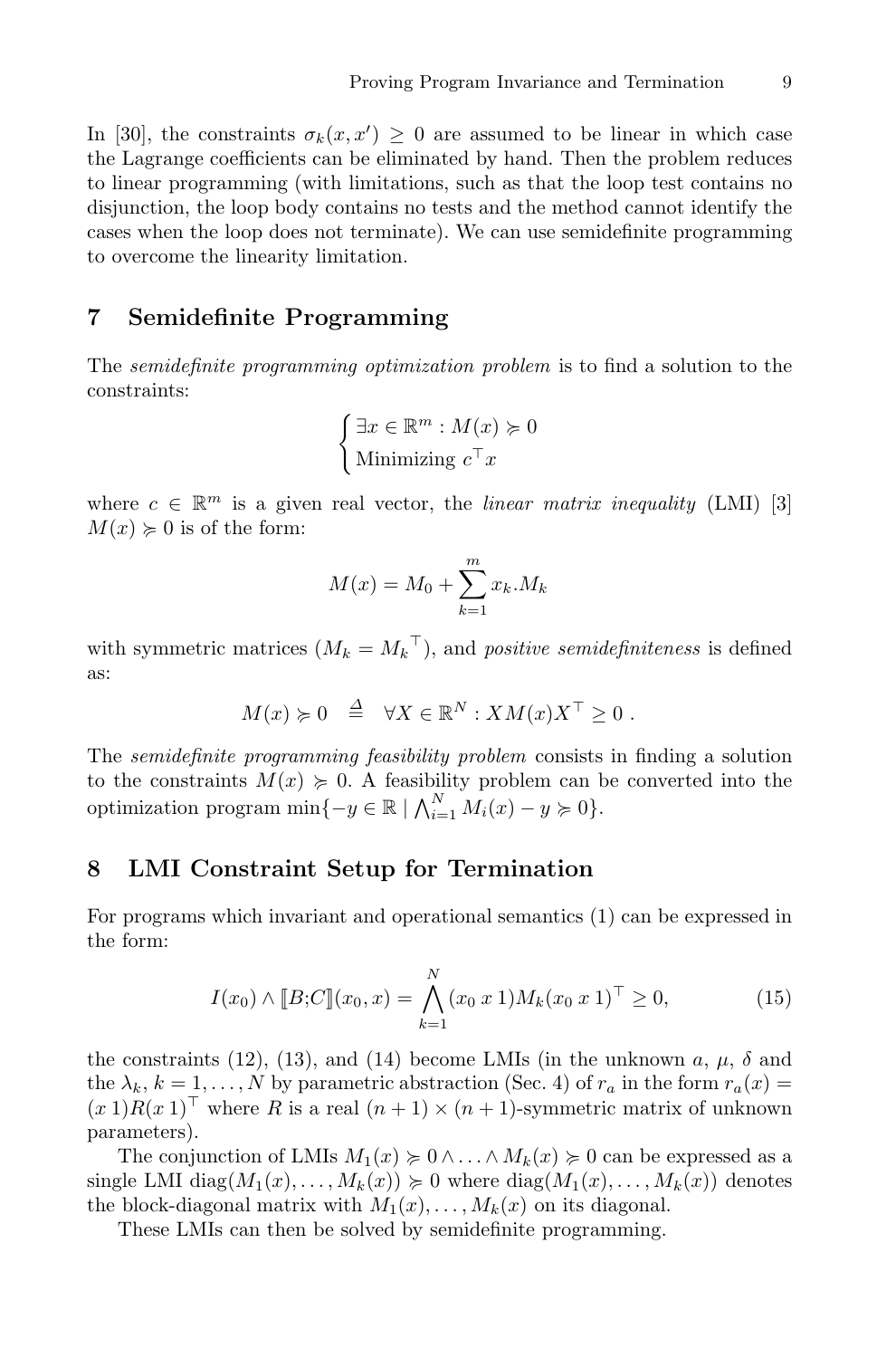*Example 5.* To show this, we prove the linear termination of the linear example program below, considered as in general semidefinite form (so that the generalization to (15) is immediate). The semantics of the loop body can be determined by a forward symbolic analysis of the loop body assuming the loop invariant (here the loop condition) and by naming the values of the variables at the beginning of the loop body<sup>6</sup>:

while  $(x \geq 1)$  &  $(y \geq 1)$  do  $x := x - y$ od assume  $(x0 > 0)$  &  $(y0 > 0)$ ; {y0>=1,x0>=1} assume  $(x = x0)$  &  $(y = y0)$ ; {y0=y,x0=x,y0>=1,x0>=1}  $x := x - y$ {y0=y,x0=x+y,y0>=1,x0>=1} Program Semantics of the loop body.

The constraints  $\sigma_k(x_0, x)$  are encoded as  $(x_0, x_1) M_k(x_0, x_1)$ <sup>T</sup>. For the above example, we have:

| $Mk(:,:, 1) =$ |             |          |          |          | $Mk$ (:,:,3) =                            |
|----------------|-------------|----------|----------|----------|-------------------------------------------|
| 0              | 0           | 0        | 0        | 1/2      | 1/2<br>$\mathbf 0$<br>0<br>0<br>0         |
| 0              | 0           | 0        | 0        | 0        | 0<br>0<br>0<br>0<br>$\circ$               |
| 0              | $\mathbf 0$ | 0        | 0        | $\Omega$ | 0<br>$-1/2$<br>0<br>0<br>0                |
| 0              | 0           | 0        | 0        | 0        | 0<br>$-1/2$<br>0<br>0<br>$\circ$          |
| 1/2            | $\mathbf 0$ | 0        | 0        | $-1$     | $1/2$ 0- $1/2$ -1/2 0                     |
| $Mk(:,:, 2) =$ |             |          |          |          | $Mk(:,:,4) =$                             |
| 0              | 0           | 0        | 0        | 0        | 0<br>0<br>0<br>0<br>0                     |
| 0              | 0           | 0        | 0        | 1/2      | 0<br>0<br>0<br>$0 - 1/2$                  |
| 0              | 0           | $\Omega$ | 0        | 0        | 0<br>0<br>0<br>0<br>$\overline{0}$        |
| 0              | 0           | 0        | 0        | 0        | 0<br>1/2<br>0<br>0<br>0                   |
| 0              | 1/2         | 0        | $\Omega$ | $-1$     | $-1/2$<br>1/2<br>0<br>0<br>$\overline{0}$ |

that is in symbolic form:

 $x_0 - 1 \ge 0$   $(x_0, y_0, x, y_1)$ Mk $(:, :, 1)(x_0, y_0, x, y_1)^\top \ge 0$  $y_0 - 1 \ge 0$   $(x_0, y_0, x, y_1)$ Mk $(:, :, 2)(x_0, y_0, x, y_1)^\top \ge 0$  $x_0 - x - y = 0$   $(x_0, y_0, x, y_1)$ Mk $(:, :, 3)(x_0, y_0, x, y_1)^\top = 0$  $-y_0 + y = 0$   $(x_0, y_0, x, y_1)$ Mk $(:, :, 4)(x_0, y_0, x, y_1)^\top = 0$ .

The termination constraints  $(12)$ ,  $(13)$ , and  $(14)$  now become the following  $LMIs<sup>7</sup>$ :

 $6$  as considered in Sec. 2.4, which is different from Rem. 2 where the values of variables were remembered before loop entry.

<sup>&</sup>lt;sup>7</sup> Notice that if  $(x 1)A(x 1)^\top \geq 0$  for all x, this is the same as  $(y t)A(y t)^\top \geq 0$  for all y and all  $t \neq 0$  (multiply the original inequality by  $t^2$  and call  $xt = y$ ). Since the latter inequality holds true for all x and all  $t \neq 0$ , by continuity it holds true for all x, t, that is, the original inequality is equivalent to positive semidefiniteness of A (thanks Arkadi Nemirovski for this argument).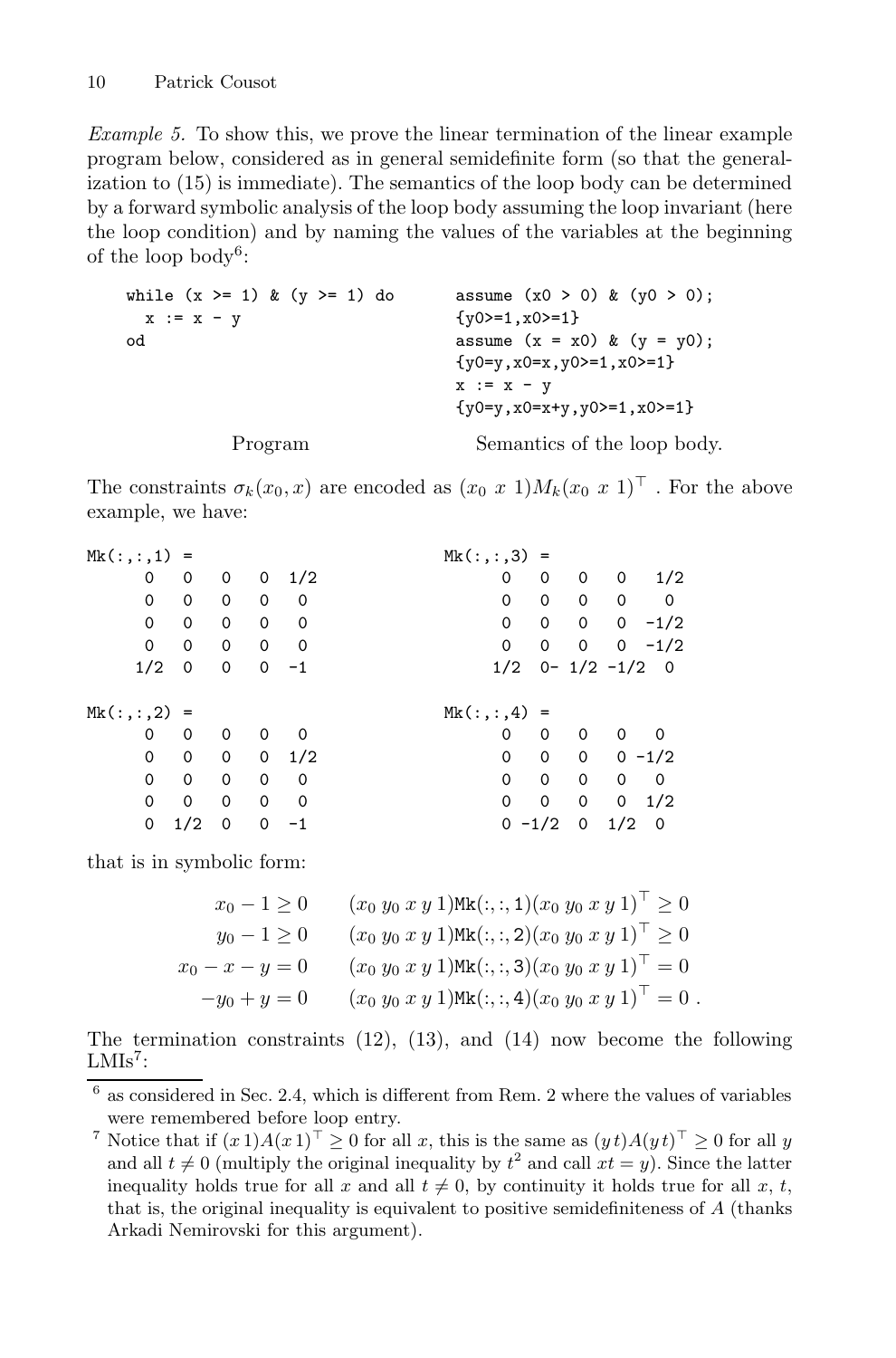$$
M0-10(1,1)*Mk(:,:,1)-10(2,1)*Mk(:,:,2)-10(3,1)*Mk(:,:,3)-10(4,1)*Mk(:,:,4)>=0
$$
  

$$
M0-M_0-delta-
$$

$$
1(1,1)*Mk(:,:,1)-1(2,1)*Mk(:,:,2)-1(3,1)*Mk(:,:,3)-1(4,1)*Mk(:,:,4)=0
$$

where  $\geq$  is semidefinite positiveness  $\succeq$  in LMI constraints, the 10 $(i, j)$  and  $l(i,j)$  are the Lagrange coefficients which are requested to be nonnegative for inequality constraints:

$$
10(1,1) >= 0 \qquad 10(2,1) >= 0 \qquad 1(1,1) >= 0 \qquad 1(2,1) >= 0
$$

(where >= is the real comparison for elementwise constraints), the rank function

$$
r(x) = (x \ 1).R.(x \ 1)^{\top} \text{ appears in } \mathsf{M0} = \begin{bmatrix} R_{1:n,1:n} & 0^{n \times n} & R_{1:n,n+1} \\ 0^{n \times n} & 0^{n \times n} & 0^{n \times 1} \\ R_{n+1,1:n} & 0^{1 \times n} & R_{n+1,n+1} \end{bmatrix} \text{ such that}
$$
  

$$
\forall x : r(x_0) = (x_0 \ x \ 1).M0.(x_0 \ x \ 1)^{\top} \text{ and in } \mathsf{M.0} = \begin{bmatrix} 0^{n \times n} & 0^{n \times n+1} \\ 0^{n+1 \times n} & R \end{bmatrix} \text{ such that}
$$
  

$$
\forall x_0 : r(x) = (x_0 \ x \ 1).M0.(x_0 \ x \ 1)^{\top} \text{ and } \text{delta} = \begin{bmatrix} 0^{2n \times 2n} & 0^{2n \times 1} \\ 0^{1 \times 2n} & \delta \end{bmatrix} \text{ so that } \forall x_0, x : (x_0 \ x \ 1). \text{delta}.(x_0 \ x \ 1)^{\top} = \delta.
$$

where  $x \in \mathbb{R}^n$  and  $a \in \mathbb{R}^n$  can be enforced by choosing  $R = \left[\frac{0^{n,n}}{\left(\frac{a}{2}\right)_{1:n}}\right]_{a_{n:n}}^{\left(\frac{a}{2}\right)_{1:n}}$ .<br>|. □

### **9 Solving the Termination LMI Constraints**

Following the extension of the interior point method for linear programming to convex cones [28], numerous solvers have been developed for semidefinite programming such as  $bnb^8$  [24], CSDP [2], DSDP4 [1], lmilab [18], PenBMI<sup>9</sup> [23], Sdplr [5], Sdpt3 [33], SeDuMi [32], with common interfaces under  $MATLAB^{\circledR}$ such as YALMIP  $[24]$ .

*Example 6 (Ex. 5 continued).* Choosing  $\delta = 1$  and a linear rank function as in Rem. 3, we can solve the LMI constraints of Ex. 5 using various solvers under YALMIP:

```
r(x,y) = +4.x +2.y -3 bnb
r(x,y) = +5.268942e+02.x +4.956309e+02.y -5.270981e+02 CSDP-4.9r(x,y) = +2.040148e+07.x +2.222757e+07.y +9.096450e+06 DSDP4-4.7
r(x,y) = +2.767658e+11.x +2.265404e+11.y -1.311440e+11 Inilabr(x,y) = +4.031146e+03.x +3.903684e+03.y +1.401577e+03 Inilab<sup>10</sup>r(x,y) = +1.042725e+00.x +4.890035e-01.y +1.975391e-01 Sdp1r-1.01r(x,y) = +9.888097e+01.x +1.343247e+02.y -1.725408e+02 Sdpt3-3.02
r(x,y) = +1.291131e+00.x +4.498515e-01.y -1.316373e+00 SeDuMi-1.05
```
<sup>8</sup> for integer semidefinite programming (bnb is a higher level module of YALMIP for solving integer programs over convex cones using the other referenced solvers).

<sup>&</sup>lt;sup>9</sup> to solve bilinear matrix inequalities.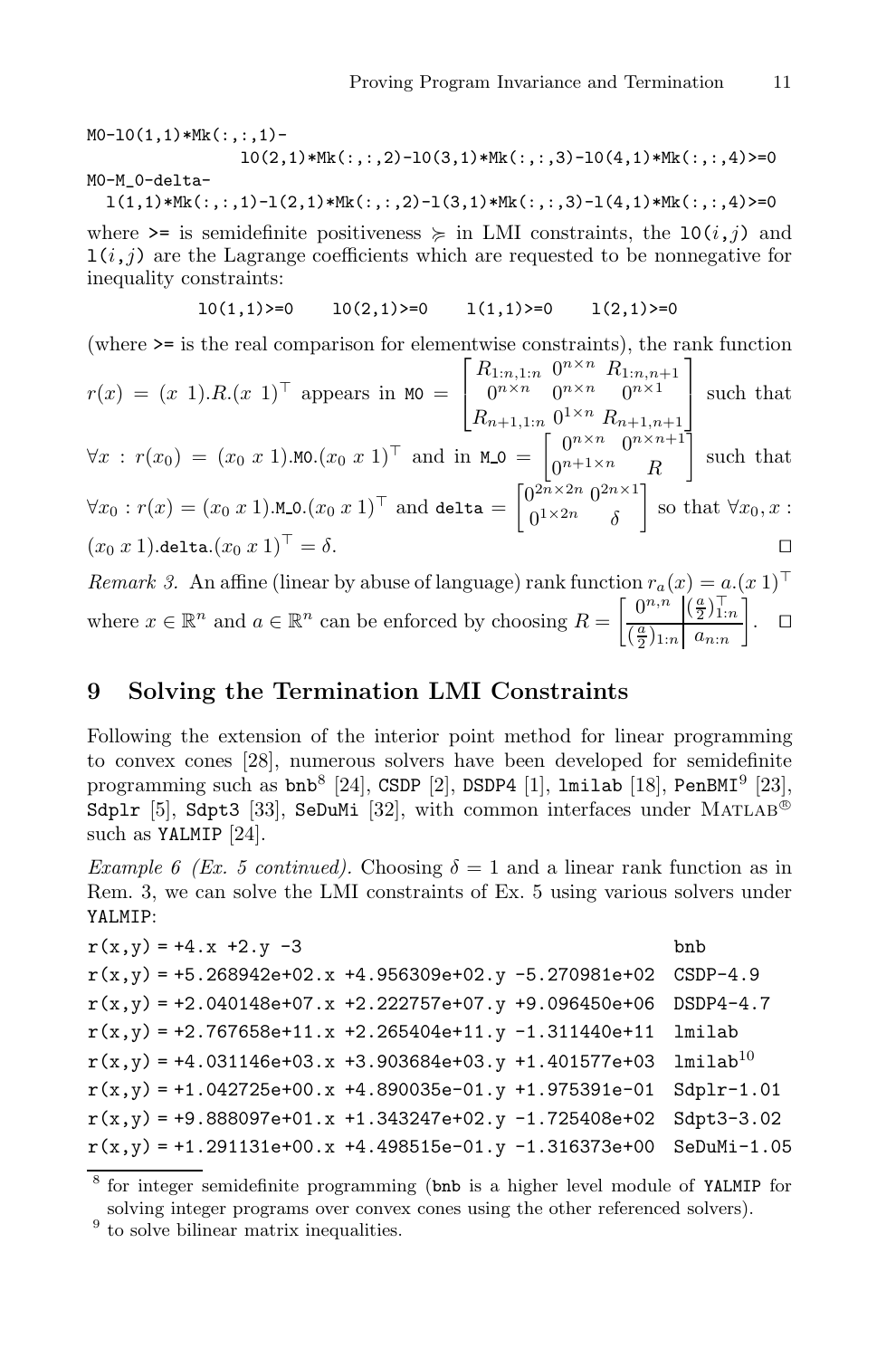Since different solvers use different resolution strategies, each one may provide a different solution. Moreover, since there are infinitely many different rank functions (e.g. just multiply by or add a positive constant), the solution may not be the one a human being would naturally think of. Indeed, in the above example, any  $r(x, y) = ax + by + c$  with  $a \ge 1$ ,  $b \ge 0$  and  $a + b + c \ge 0$  will do.

*Remark 4.* It is also possible to let  $\delta$  be an unknown parameter with the constraint  $\delta > 0$  as in (14). In this case, looking for a linear rank function with bnb, we get  $r(x,y) = +2 \cdot x - 2$  and  $\delta = 8.193079e-01$ .

*Remark 5.* It is possible to check a rank function by fixing R as well as  $\delta$  and then by checking for the feasibility of the constraints  $(12)$ ,  $(13)$ , and  $(14)$ , which returns the Lagrange coefficients. For example to check  $r(x,y) = +1$ . x, we use R  $=[[0,0,1/2]; [0,0,0]; [1/2,0,0]]$  and  $\delta = 1$  while performing the feasibility check with  $b$ nb.  $\Box$ 

# **10 Examples**

The examples illustrate different kind of ranking functions.

### **10.1 Examples of Linear Termination of a Linear Loop**

*Example 7.* Choosing  $\delta = 1$  and a linear rank function for the naïve Euclidean division:

| assume $(y \ge 1)$ ; |             |                    |
|----------------------|-------------|--------------------|
| q := 0; $r$ := $x$ ; |             | $-q_0 + q - 1 = 0$ |
| while $(y \le r)$ do | $y-1\geq 0$ | $-x_0 + x = 0$     |
| $r := r - y;$        | $q - 1 > 0$ | $-y_0 + y = 0$     |
| $q := q + 1$         | $r \geq 0$  |                    |
| od                   |             | $-r_0 + y + r = 0$ |

The linear semantics of the loop body (with polyhedral invariant) is provided on the right. Solving the corresponding termination constraints with bnb, we automatically get the ranking function  $r'(x,y,q,r) = -2. y +2. q +6.r$ , which is certainly less intuitive than Floyd's proposal  $r'(x, y, q, r) = x - q$  [17] but has the advantage not to depend upon the nonlinear loop invariant  $x = r + qy$ .

*Example 8 (Ex. 4 continued).* For the example Ex. 4 from [4] considered in Sec. 2.2, where the difference <> was handled as a disjunction and one case was shown to be impossible, we get:

| assume $(x=y+2*k)$ & $(x>=y)$ ;  | $x-y+1\geq 0$           |
|----------------------------------|-------------------------|
| while $(x \leftrightarrow y)$ do |                         |
| $k := k - 1$ :                   | $-2k_0 + x - y + 2 = 0$ |
| $x := x - 1$ ;                   | $-y_0 + y - 1 = 0$      |
| $y := y + 1$                     | $-x_0+x+1=0$            |
| od                               | $x - y - 2k = 0$        |
|                                  |                         |

<sup>10</sup> with a *feasibility radius* of  $\rho = 1.0$ e4, constraining the solution x to lie in the ball  $x^{\top}x < \rho^2$  where  $\rho > 0$ .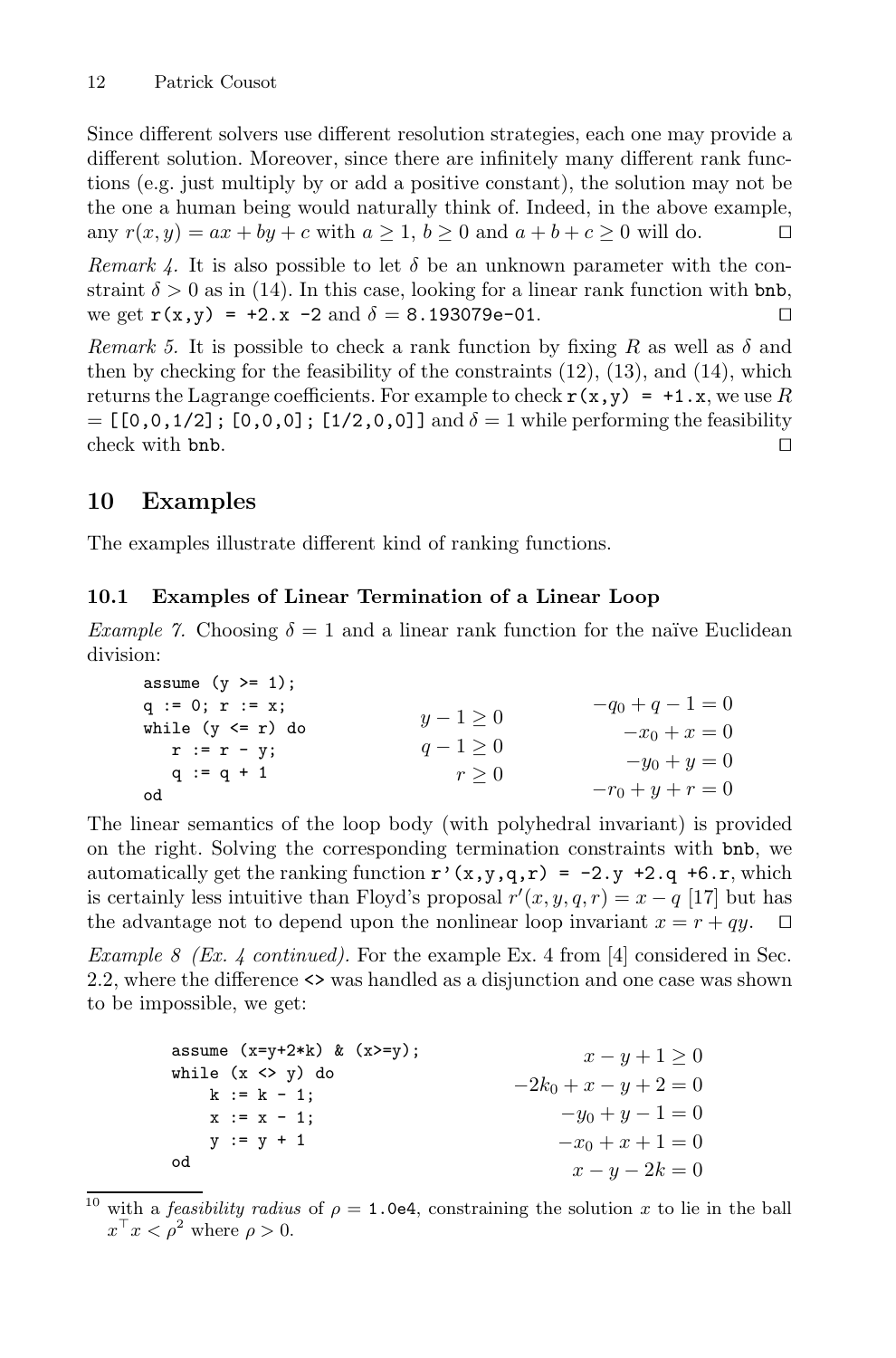With bnb, the proposed rank function is  $r(x,y,k) = +4.k$ , proving that the necessary termination precondition automatically determined by the auxiliary termination counter method of Sec. 2.2 is also sufficient.  $\Box$ 

#### **10.2 Example of Quadratic Termination of a Linear Loop**

*Example 9.* Let us consider the program below which oddly simulates for i = n downto 1 do for  $j = n$  downto 1 do skip end end. The termination precondition has been automatically determined by iterated forward/backward polyhedral analysis. The loop invariant has been automatically determined by a forward polyhedral analysis, assuming the termination precondition. The analysis of the loop body involves a partitioning according to the test  $(j > 0)$ , as later explained in Sec. 11.1. For each case, the polyhedral approximation of the semantics of the loop body (where initially  $(n0 = n)$  &  $(i0 = i)$  &  $(j0 = j)$ ) is given on the right:

| assume $(n \ge 0)$ ;              | Case $(j_0 > 0)$ : | Case $(j_0 \leq 0)$ : |
|-----------------------------------|--------------------|-----------------------|
| $i := n; j := n;$                 | $n-i\geq 0$        | $i \geq 0$            |
| while $(i \leftrightarrow 0)$ do  |                    |                       |
| assume $((j>=0)$ & $(i>=0)$ &     | $i - 1 \geq 0$     | $-i + j - 1 \ge 0$    |
| $(n>=i)$ & $(n>=j)$ ;             | $i \geq 0$         | $-n_0 + j = 0$        |
| if $(i > 0)$ then<br>$j := j - 1$ | $n - j - 1 \geq 0$ | $i_0 = 0$             |
| else                              | $-j_0 + j + 1 = 0$ | $-i_0 + i + 1 = 0$    |
| $j := n; i := i - 1$              | $-i_0 + i = 0$     | $-n+i=0$              |
| fi<br>od                          | $-n_0 + n = 0$     |                       |
|                                   |                    |                       |

Choosing  $\delta = 1$  and a quadratic rank function, the resolution of the LMI constraints given in next Sec. 11.1 by Sdplr-1.01 (with feasibility radius of 1.0e+3) yield the solution:

```
r(n,i,j) = +7.024176e-04.n^2 +4.394909e-05.n.i -2.809222e-03.n.j...+1.533829e-02.n +1.569773e-03.i^2 +7.077127e-05.i.j ...
           +3.093629e+01.i -7.021870e-04.i ^2 +9.940151e-01.i+4.237694e+00 .
```
Successive values of  $r(n, i, j)$  during program execution are plotted above for  $n = 10$  on loop entry. They strictly decrease along the inclined plane.

Nested loops are better handled by induction on the nesting



### **10.3 Example of Linear Termination of a Quadratic Loop**

*Example 10.* The following program computes the least factorial strictly greater than a given integer N: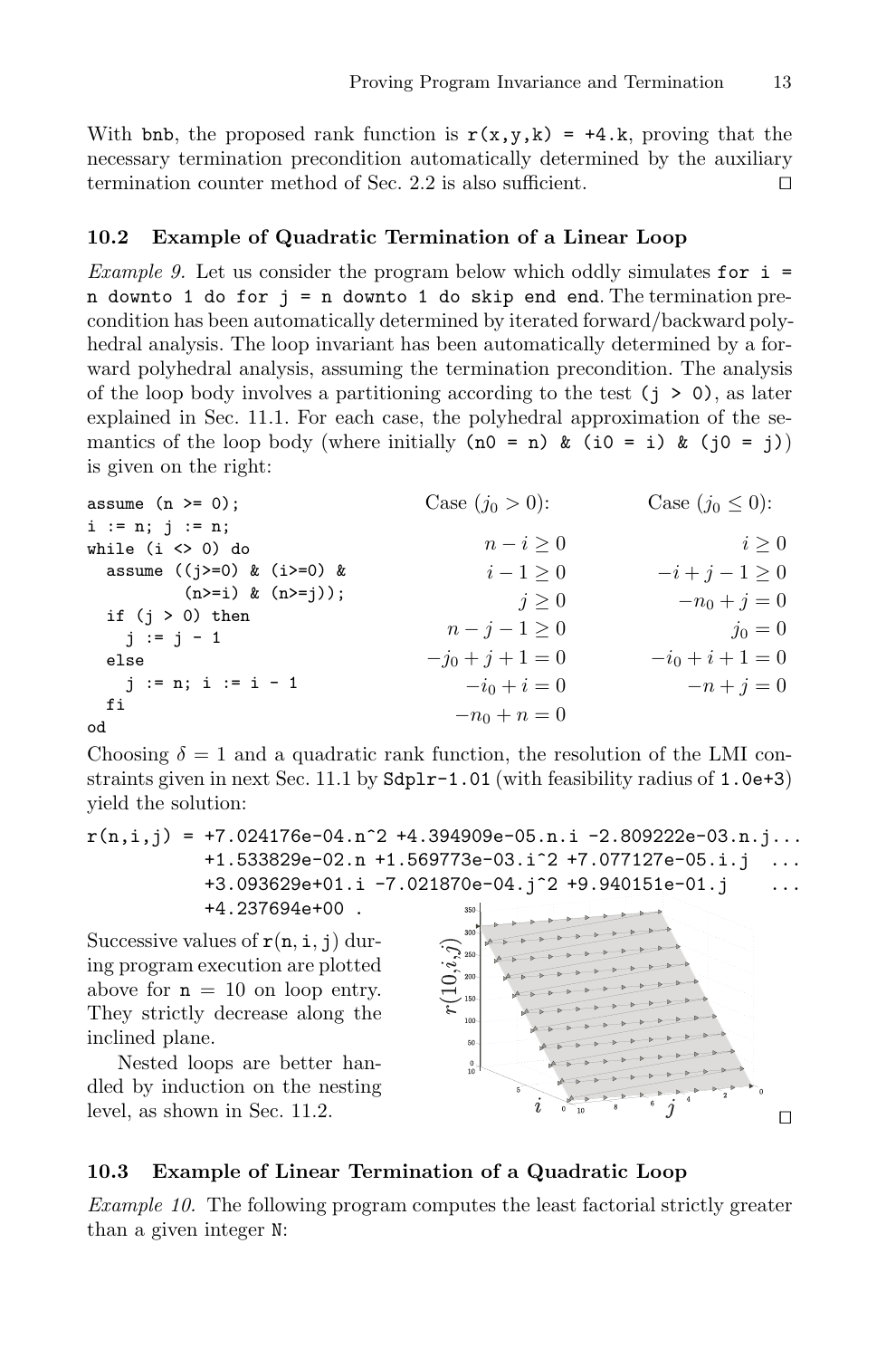| $n := 0; f := 1;$              | $-f_0 + N_0 \geq 0$ | $-n_0 + n - 1 = 0$ |
|--------------------------------|---------------------|--------------------|
| while $(f \leq N)$ do          | $n_0 \geq 0$        | $-f_0.n+f=0$       |
| $n := n + 1; f := n * f$<br>od | $f_0 - 1 \geq 0$    | $-N_0+N=0$         |

The non-linear semantics of the loop body (with polyhedral invariant) is provided on the right. It has only one quadratic constraint, a case when the Lagrangian relaxation is complete. The ranking function found by SeDuMi-1.05 (with feasibility radius of 1.0e+3) is  $r(n,f,N) = -9.993455e-01 \cdot n + 4.346533e-04 \cdot f$ +2.689218e+02.N +8.744670e+02.

## **11 Extension To More Complex Language Features**

#### **11.1 Disjunctions in the Loop Test and Conditionals in the Loop Body**

Disjunctions in the loop test and/or conditionals within the loop body can be analyzed by partitioning along the values of the boolean expressions [11, Sec. 10.2]. Equivalently, a case analysis of the boolean expressions yields an operational semantics of the loop body of the form:

$$
[[B;C]](x,x') = \bigvee_{j=1}^{M} \bigwedge_{k=1}^{N_j} \sigma_{jk}(x,x') \ge 0.
$$
 (16)

Whichever alternative is chosen, the rank function must strictly decrease while remaining nonnegative. Hence, we just have to consider the conjunction of all terminating constraints for each of the possible alternatives. We have already seen Ex. 9. Here is another one.

*Example 11.* For the program below:

| while $(x < y)$ do<br>if $(i \ge 0)$ then | Case $(x_0 \lt y_0)$ :   | Case $(x_0 \geq y_0)$ : |
|-------------------------------------------|--------------------------|-------------------------|
| $x := x + i + 1$                          | $-x_0+y_0-1\geq 0$       | $-x_0 + y_0 - 1 \geq 0$ |
| else                                      | $i_0 \geq 0$             | $-i_0-1>0$              |
| $y := y + i$<br>fi                        | $-i_0 - x_0 + x - 1 = 0$ | $-i_0 - y_0 + y = 0$    |
| od                                        | $-y_0 + y = 0$           | $-x_0 + x = 0$          |
|                                           | $-i_0 + i = 0$           | $-i_0 + i = 0$          |

the cases are listed on the right<sup>11</sup>. The termination constraints are given below (the  $P(j)$ .Mk $(:,,k)$  corresponding to the k-th constraint in the j-th case, the corresponding Lagrange coefficients being  $10(j) \cdot v(k, j)$  for the nonnegativity and  $1(j)$ .  $\nu(k, j)$  for decrementation by at least  $\delta = 1$ . The matrices MO and M\_O encapsulate the matrix R of the ranking function  $r(x) = (x \; 1)$ .R. $(x \; 1)^{\top}$  while  $(x 1)$ .delta. $(x 1) = \delta$  as explained in Sec. 8):

<sup>&</sup>lt;sup>11</sup> Since the alternatives are considered on loop entry, a backward analysis may in general have to be used if some variable involved in a test of the loop body is modified in the body before that test.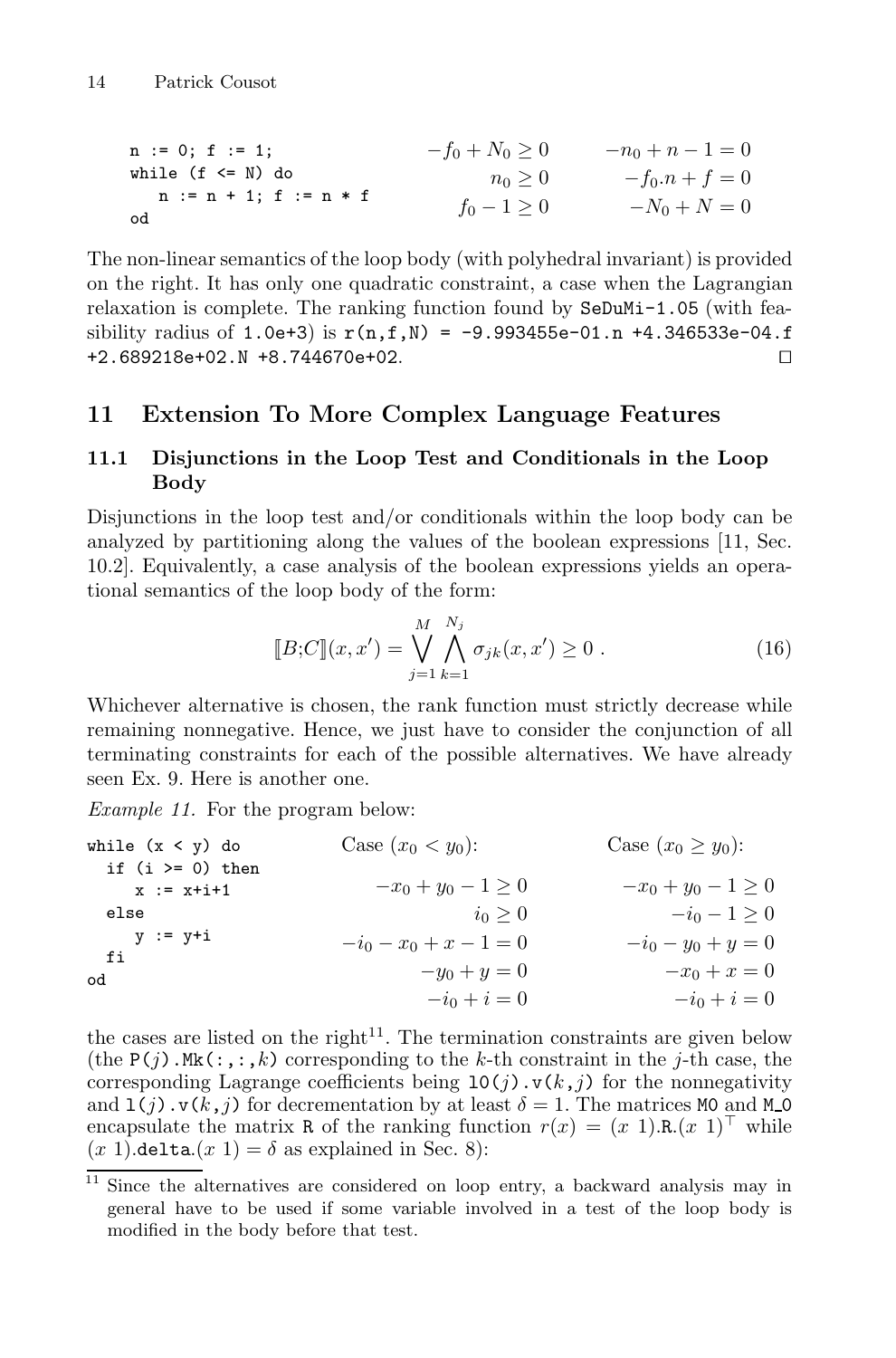```
MO-LO(1).v(1,1)*P(1).Mk(:,:,1)-l0(1).v(2,1)*P(1).Mk(:,:,2)-...
    10(1) \cdot v(3,1) * P(1) \cdot Mk(:,:,3) - 10(1) \cdot v(4,1) * P(1) \cdot Mk(:,:,4) - \ldots10(1) \cdot v(5,1) * P(1) \cdot Mk(:,:,5) > = 0MO-M_0-delta-1(1) \cdot v(1,1)*P(1) \cdot Mk(:,:,1)-1(1) \cdot v(2,1)*P(1) \cdot Mk(:,:,2)-...l(1).v(3,1)*P(1).MK(:,:,3)-l(1).v(4,1)*P(1).MK(:,:,4)-...1(1).v(5,1)*P(1).MK(:,:,5) \ge 010(1).v(1,1) \ge 010(1).v(2,1) \ge 01(1).v(1,1) \ge 01(1).v(2,1) \ge 0MO-10(2) \cdot v(1,1)*P(2) \cdot Mk(:,:,1)-10(2) \cdot v(2,1)*P(2) \cdot Mk(:,:,2)-...10(2) \cdot v(3,1) * P(2) \cdot Mk(:,:,3) - 10(2) \cdot v(4,1) * P(2) \cdot Mk(:,:,4) - \ldots10(2) \cdot v(5,1) * P(2) \cdot Mk(:,:,5) \ge 0MO-M_0-delta-1(2) \cdot v(1,1)*P(2) \cdot Mk(:,:,1)-1(2) \cdot v(2,1)*P(2) \cdot Mk(:,:,2)-...1(2).v(3,1)*P(2).Mk(:,:,3)-1(2).v(4,1)*P(2).Mk(:,:,4)-...1(2) \cdot v(5,1) * P(2) \cdot Mk(:,:,5) > = 0l0(2) \cdot v(1,1) \ge 010(2) \cdot v(2,1) >= 0
1(2) \cdot v(1,1) \ge 01(2).v(2,1) > = 0
```
Solving these LMI and elementwise constraints with bnb, we get  $r(i, x, y)$  =  $-4 \cdot x$  +4.y, that is essentially y – x, which corresponds to the intuition.  $\square$ 

#### **11.2 Nested Loops**

In the case of nested loops, the loops are handled one at a time, starting from the inner ones.

*Example 12 (Manna's original bubble sort).* For the bubble sort example below (taken literally from [25, p. 191]), the necessary termination precondition  $N \geq 0$  is automatically determined by the iterated forward/backward method of Sec. 2.2. A further automatic forward reachability analysis starting from this termination precondition yields loop invariants:

```
assume (N \geq 0);
n := N;
i := n;loop invariant: {N=n,i>=0,n>=i}
while (i \leftrightarrow 0) do
  j := 0;loop invariant: \{N=n, j>=0, i>=j, i>=1, N>=i\}while (j \leftrightarrow i) do
     j := j + 1od;
  i := i - 1od
```
The result of this global analysis is used to determine the semantics of the inner loop body as given by its forward analysis: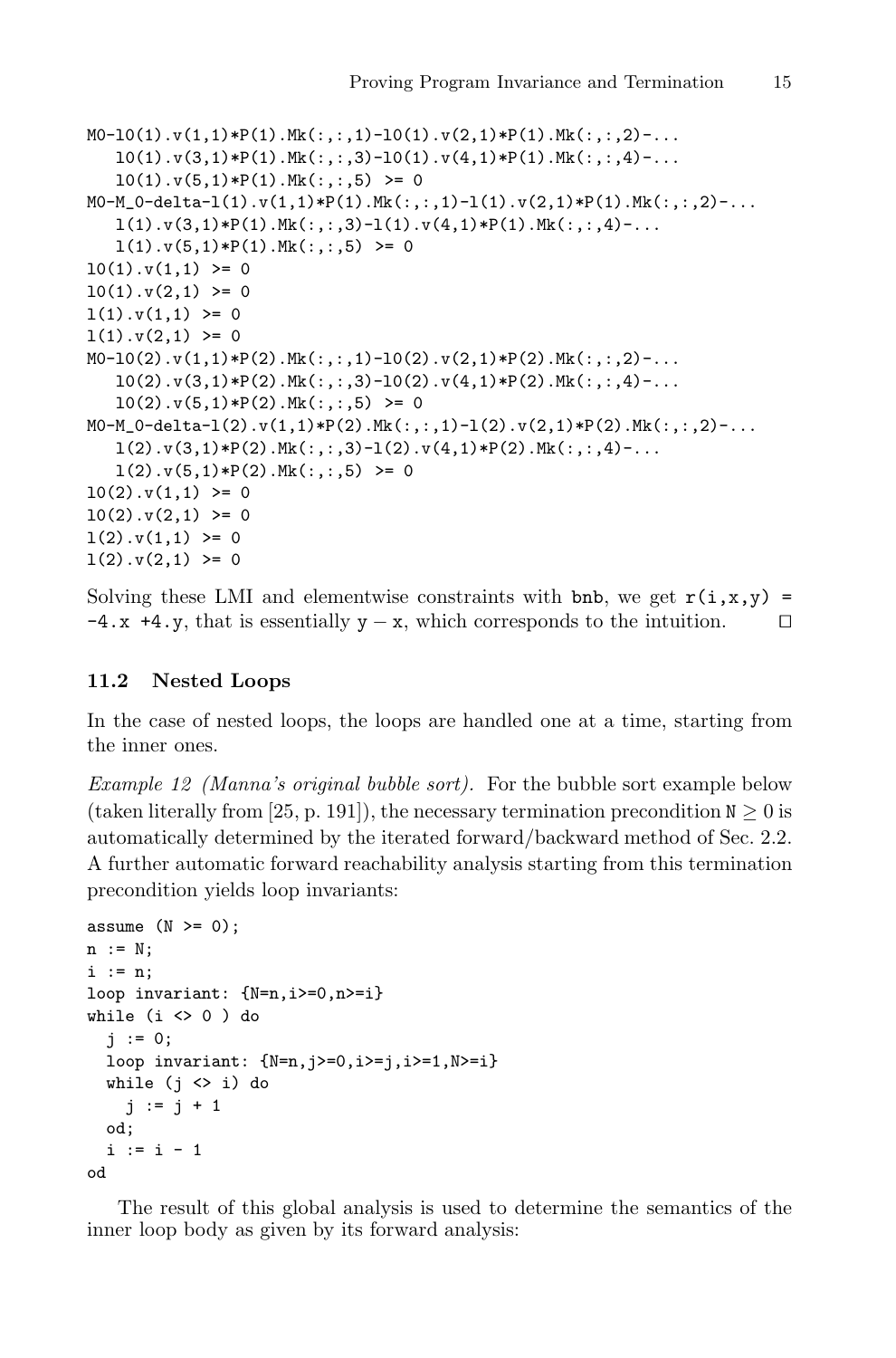```
assume ((N=n) \& (i)=0) \& (i)=i) \& (i)=1) \& (N)=i);
assume (j \leftrightarrow i);
assume ((NO=N) & (n0=n) & (i0=i) & (i0=i));j := j + 1{j=j0+1,i=i0,N=n0,N=N0,N=n,j>=1,N>=i,j<=i}
```
The termination of the inner loop is then proved by solving the corresponding termination constraints as shown in Sec. 8. The bnb solver yields the rank function  $r(N, n, i, j) = +2.n +4.i -4.j -4.$ 

Next, the semantics of the outer loop body is given by its forward polyhedral analysis:

```
assume ((N=n) \& (i)=0) \& (n>=i));assume (i \leftrightarrow 0);
assume ((N0=N) & (n0=n) & (i0=i) & (j0=j));
j := 0;while (j \leftrightarrow i) do
       j := j + 1od;
i := i - 1{i+1=j,i+1=i0,N=n0,N=N0,N=n,N>=i+1,i>=0}
```
The termination of the outer loop is then proved by solving the corresponding termination constraints as shown in Sec. 8. With bnb, we get the rank function  $r(N,n,i,j) = +2.n +4.i -3.$ 

In case the program graph is irreducible, the program has to be considered as a whole, with different ranking functions attached to cutpoints (the choice of which may not be unique).

### **11.3 Nondeterminism and Concurrency**

Nondeterministic semantics are similar to (16) in Sec. 11.1. Nondeterminism can be used to handle concurrency by nondeterministic interleaving.

*Example 13.* The following concurrent program (where atomic actions are square bracketed) does terminate without any fairness hypothesis. If one process is never activated then the other process will terminate and so the remaining one will then be activated.

```
[|
  while [x+2 < y] do
      [x := x + 1]od
| \ |while [x+2 < y] do
      [y := y - 1]od
|]while (x+2 < y) do
                                         if (??) then
                                           x := x + 1else if (??) then
                                           y := y - 1else
                                           x := x + 1;y := y - 1fi fi
                                      od
```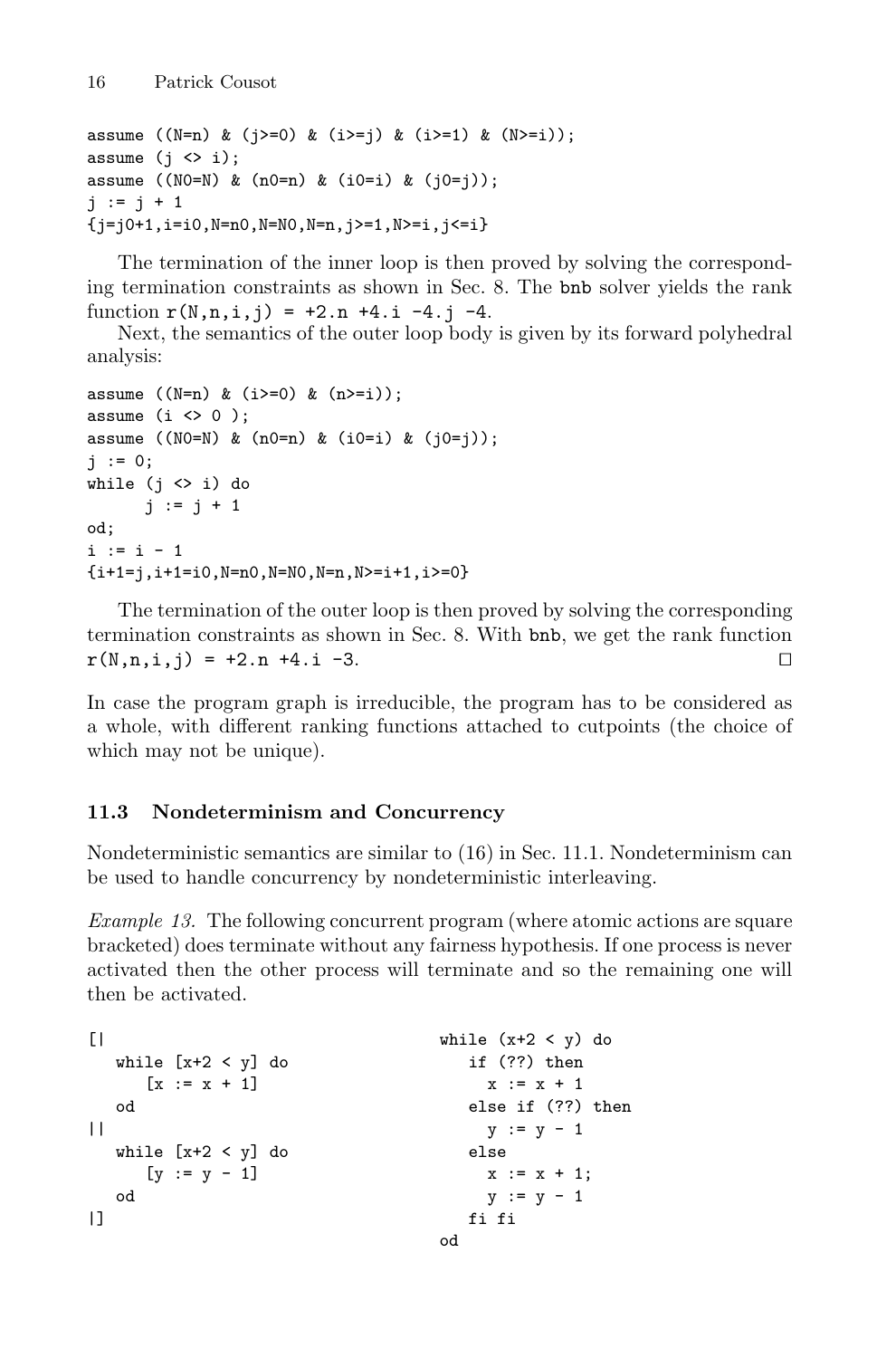By nondeterministic interleaving, the program is equivalent to the nondeterministic one on its right. The conditionals in the loop body can be handled as explained in Sec. 11.1. An even simpler solution is to consider an abstract interpretation of the semantics of the loop body through a polyhedral approximation (the resulting constraints are given on the right):

```
assume (x+2 < y);
assume ((x0 = x) & (y0 = y));if (??) then
  x := x + 1else if (??) then
  y := y - 1else
  x := x + 1;
 y := y - 1fi fi
{y+1>=y0,x<=x0+1,x+y0>=y+x0+1,x0+3<=y0}
                                                         -y_0 + y + 1 \geq 0x_0 - x + 1 \geq 0-x_0 + y_0 + x - y - 1 \geq 0-x_0 + y_0 - 3 \geq 0
```
Establishing the termination constraints as explained in Sec. 8, and solving with bnb, we get the following termination function  $r(x,y) = -4 \cdot x +4 \cdot y -9$ .  $\Box$ 

### **11.4 Bounded Weakly Fair Parallelism**

One way of handling fair parallelism is to consider nondeterministic interleaving with a scheduler to ensure bounded weak fairness.

*Example 14.* The following weakly fair parallel program (where atomic actions are bracketed):

```
[[ while [(x > 0) | (y > 0) do
     x := x - 1od
                                    || while [(x > 0) | (y > 0) do
                                          y := y - 1od 11
```
does not terminate when x and y are initially positive and any one of the processes is never activated. Because of the bounded fairness hypothesis, the parallel program is semantically equivalent to the following nondeterministic program:

```
assume (m \geq 1);
t := ?;assume (0 \le t \le t \le 1);
s := ?;assume ((1 \le s) \& (s \le m));while ((x > 0) | (y > 0)) do
  if (t = 1) then
     x := x - 1else
     y := y - 1fi;
                                             if (s = 1) then
                                               if (t = 1) then
                                                  t := 0else
                                                  t := 1fi;
                                               s := ?;assume ((1 \le s) \& (s \le m))else
                                                 s := s - 1fi
                                           od
```
The nondeterministic program incorporates an explicit scheduler of the two parallel processes where the turn t indicates which process is running and s indicates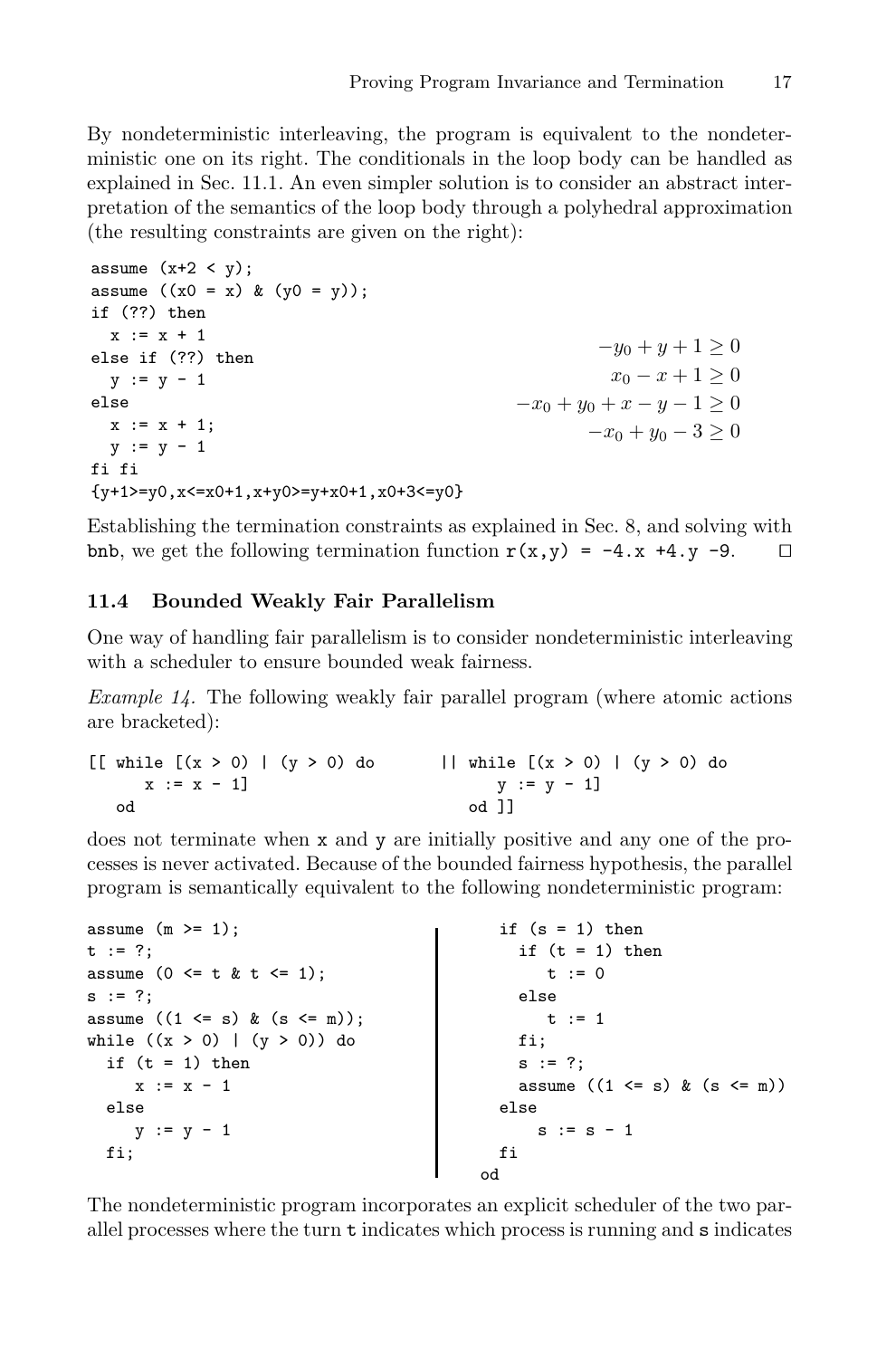the number of atomic steps remaining to run before activating another process. The nondeterminism is bounded by m which ensures the existence of an integervalued rank function. Notice however that, as found in practice, although the nondeterminism is known to be bounded, it is not known of how much (m can take any positive integer value, including very large ones). The theoretical notion of weak fairness corresponds to the case when  $m \to \infty$  that is unbounded nondeterminism, which may require ordinal-valued rank functions. In practice one can use lexicographic orderings on N.

A forward analysis of the program determines the loop invariant  $\{t \leq 1, s \leq m,$  $s>=1, t>=0$ . The disjunction in the loop test is handled by partitioning, see Sec. 11.1. There are two cases for the loop test  $(x > 0)$ , or  $(y > 0)$ . In each case, the loop body is partitioned according to the value of s which, according to the invariant determined by the forward polyhedral analysis is either  $(s = 1)$  or  $(s = 1)$ > 1). The case  $(x > 0 \land s > 1)$  is illustrated below (empty(10) stands for  $\bot$ , that is unreachability):

```
assume (t \leq 1) & (s \leq m) & (s \geq 1) & (t \geq 0);
assume (x > 0);
assume (s = 1);
assume ((x0 = x) & (y0 = y) & (t0 = t) & (s0 = s) & (m0 = m));if (t = 1) then x := x - 1 else y := y - 1 fi;
if (s = 1) then
  if (t = 1) then
    t := 0else
    t := 1fi;
  s := ?;assume ((1 \le s) \& (s \le m)){empty(10)}else
 s := s - 1fi
{m=m0,s+1=s0,t=t0,t+y0=y+1,t+x=x0,s+1<=m,t<=1,t>=0,t+x>=1,s>=1}
```
The other three forward analyses are similar and yield the following affine operational semantics for each of the alternatives:

```
x > 0 \land s > 1 {m=m0,s+1=s0,t=t0,t+y0=y+1,t+x=x0,s+1<=m,t<=1,t>=0,t<=y,s>=1}
x > 0 \land s = 1 {m=m0, s+1=s0, t+t0, t+v0=y+1, t+x=x0, s+1<=m, t<=1, t>=0, t<=y, s>=1}
y > 0 \land s > 1 {m=m0,s+1=s0,t=t0,t+y0=y+1,t+x=x0,s+1<=m,t<=1,t>=0,t<=y,s>=1}
y > 0 \land s = 1 {m=m0,s0=1,t+t0=1,t+y=y0,t+x0=x+1,t<=1,s<=m,s>=1,t>=0,t+y>=1}
```
The LMI termination constraints can then be established, as explained in Sec. 11.1. Solving with SeDuMi-1.05 (with a feasibility radius of 1.0e+4), we get the quadratic rank function:

```
r(x,y,m,s,t) = +8.078228e-06.x^2 +8.889797e-10.x.y +2.061102e-10.x.m+2.360326e-11.x.s +2.763786e-09.x.t +9.998548e-01.x +9.770849e-07.y^2
   +7.219411e-07.y.m -1.091400e-07.y.s -2.098975e-06.y.t +6.158628e+02.y
```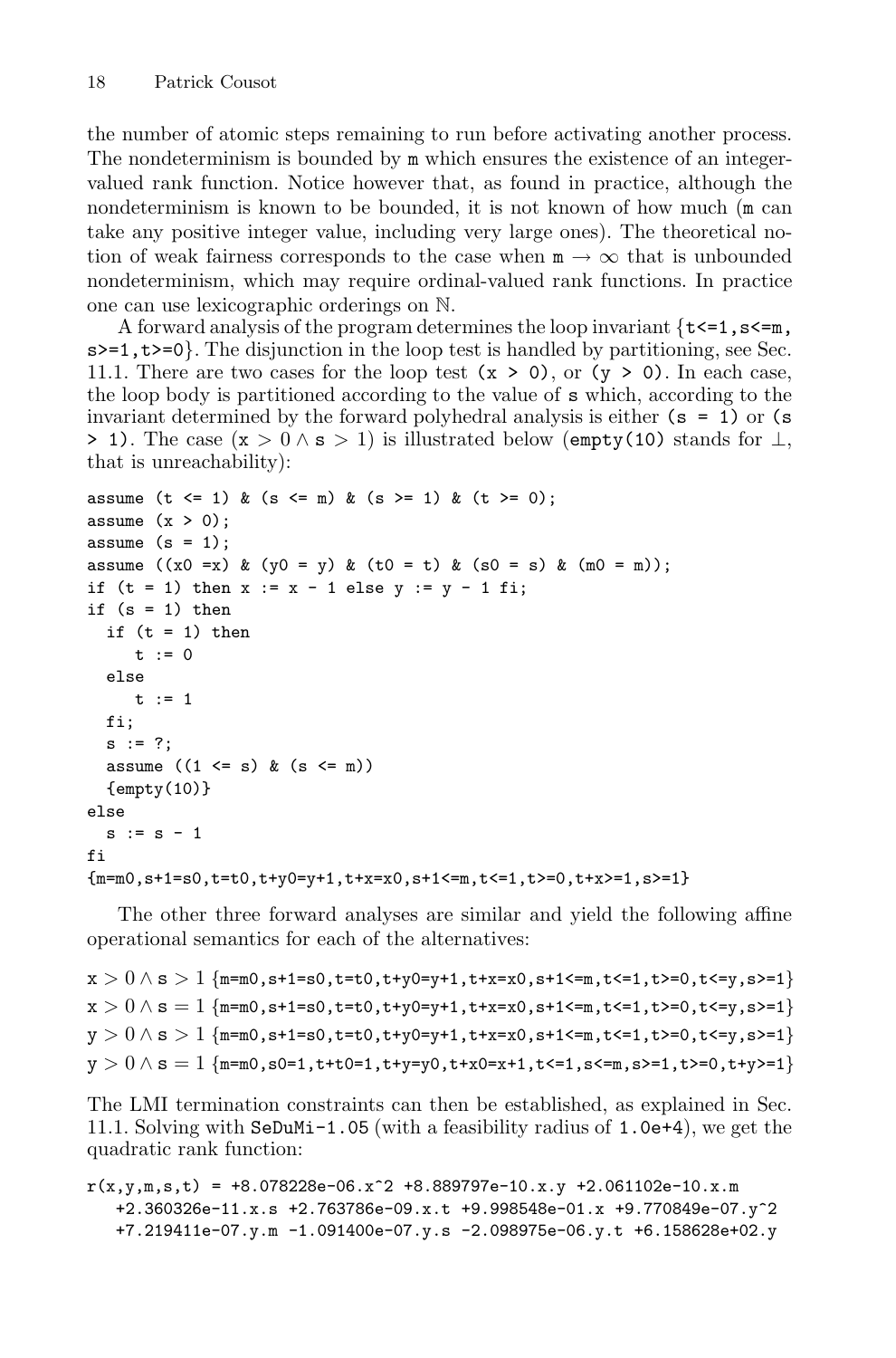```
+4.044804e-06.m^2 -2.266154e-08.m.s +1.794800e-06.m.t +4.524134e-04.m
+7.994478e-06.s^2 -1.899723e-08.s.t -3.197335e-05.s +2.450149e-06.t^2
+3.556544e-04.t +9.696939e+03 .
```
 $\Box$ 

#### **11.5 Semi-algebraic/Polynomial Programs**

The termination constraints  $(12)$ ,  $(13)$ , and  $(14)$  for semi-algebraic/polynomial programs lead to polynomial inequalities. A necessary condition for  $\forall x : p(x) \geq 0$ is that the degree  $m = 2d$  of p be even. A sufficient condition for nonnegativity of  $p(x)$  is that  $p(x) \ge q(x)$  where  $q(x)$  is a sum of squares (SOS) of other polynomials  $q(x) = \sum_i r_i^2(x)$  for some  $r_i(x) \in \mathbb{R}[x]$  of degree d [27]. However the condition is not necessary.

The Gram matrix method [29] consists in fixing a priori the form of the base polynomials  $r_i(x)$  in the sum of squares and in assuming that  $q(x) = z(x)^\top Q z(x)$ where  $z(x)$  is the vector of  $N = \begin{pmatrix} n+d \\ d \end{pmatrix}$ d  $\binom{m}{k}$  monomials of the monomial basis  $B_{d,n}$ in any total monomial order (for example  $z(x) == [1, x_1, ..., x_n, x_1^2, x_1x_2,$  $\dots, x_n^d$ ) and Q is a symmetric positive definite matrix of reals. Since  $Q \geq$ 0,  $Q$  has a Cholesky decomposition  $L$  which is an upper triangular matrix  $L$ such that  $Q=L^{\top}L$ . It follows that  $q(x) = z(x)^{\top}Qz(x) = z(x)^{\top}L^{\top}Lz(x)$  $(Lz(x))$ <sup>T</sup> $Lz(x) = [L_{i,:} \cdot z(x)]$ <sup>T</sup> $[L_{i,:} \cdot z(x)] = \sum_{i} (L_{i,:} \cdot z(x))^{2}$  (where  $\cdot$  is the vector dot product  $x \cdot y = \sum_i x_i y_i$ , proving that  $\overline{q(x)}$  is a sum of squares.

Finally,  $z(x)^\top z(\overline{x})$  contains all monomials in x appearing in  $p(x)$  and so  $\forall x : p(x) - q(x) \ge 0$  can be expressed in the form  $\forall x : z(x)^\top M z(x) \ge 0$  where M is a square symmetric matrix depending upon the coefficients of  $p(x)$  and the unknowns in Q. By letting X be  $z(x)$ , the problem can be relaxed into the feasibility of  $\forall X : X^{\top}MX$  which can be expressed as a semidefinite problem. If the problem is feasible, then the solution provides the value of Q whence a proof that  $p(x)$  is positive.

The method is implemented both by sostrool [31] and by an entirely independent built-in module of YALMIP [24] under MATLAB<sup>®</sup>.

*Example 15 (Logistic map).* The deterministic logistic map  $f(x) = ax(1-x)$ with bifurcation parameter a such that  $0 \leq a < 1$  has a sink at 0 and every initial condition between 0 and 1 is attracted to this sink. So the following program (where  $z > 0$  is implemented as  $z \geq \epsilon$  with a small  $\epsilon$ ) terminates.





The MATLAB<sup>®</sup> program below establishes the termination conditions with Lagrangian relaxation  $(12)$ ,  $(13)$ , and  $(14)$ :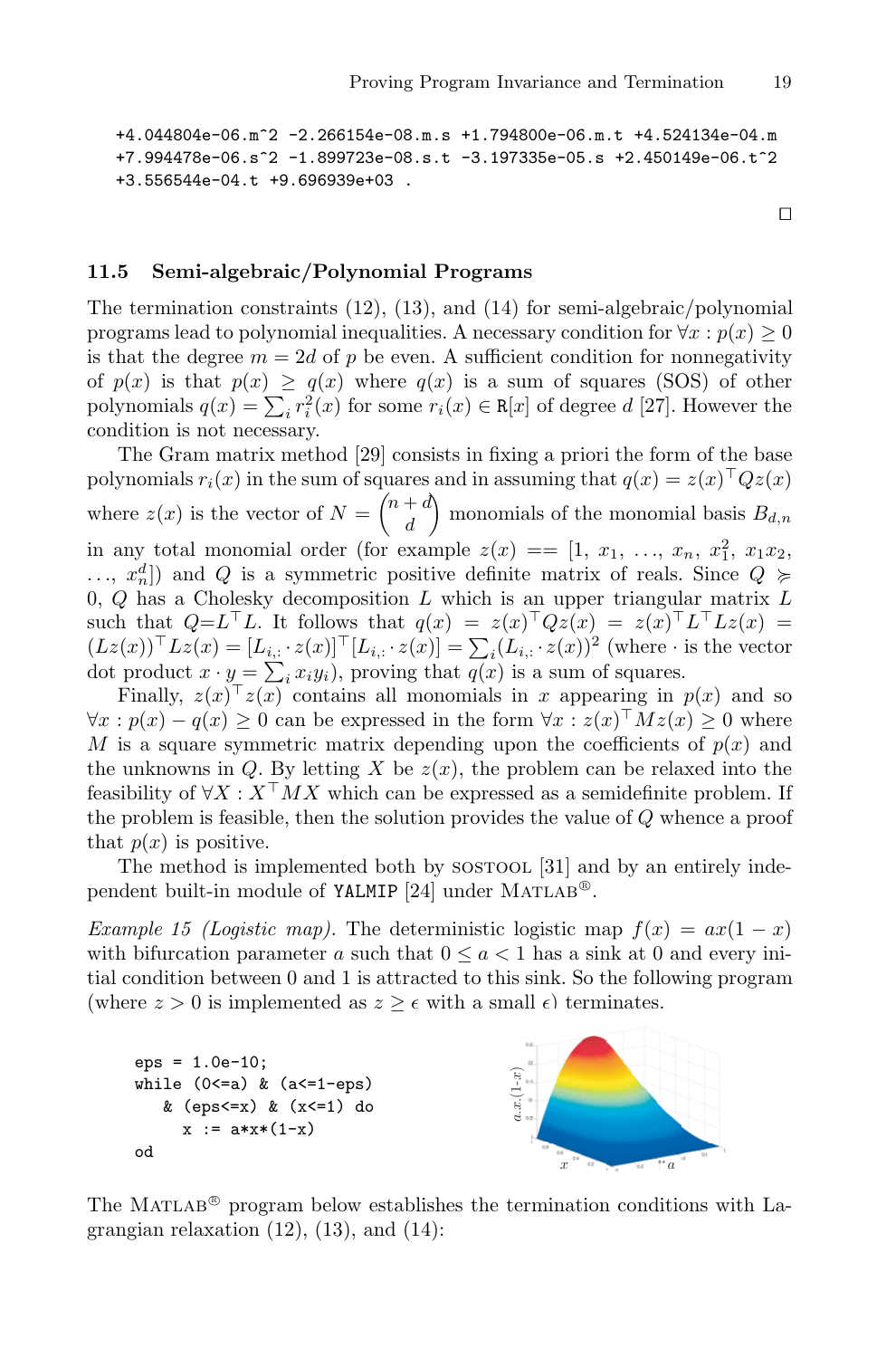```
pvar a x0 x1 c0 d0 e0 l1 l2 l3 l4 l5 m1 m2 m3 m4 m5;
eps=1.0e-10;
iv = [a; x0; x1];uv = [c0; d0; 11; 12; 13; 14; 15; m1; m2; m3; m4; m5];pb = sosprogram(iv,uv);
pb = \text{ssineq}(pb,11); pb = \text{ssineq}(pb,12);pb = sosineq(pb,13); pb = sosineq(pb,14);
pb = \text{sosineq}(pb, c0*x0+d0-11*a-12*(1-eps-a)-13*(x0-eps)-14*(1-x0)...-15*(x1-a*x0*(1-x0)));
pb = \text{ssineq}(pb,ml); pb = \text{ssineq}(pb,ml);pb = \text{ssineq}(pb,m3); pb = \text{ssineq}(pb,m4);pb = \text{ssineq}(pb, c0*x0-c0*x1-eps^2-m1*a-m2*(1-eps-a)-m3*(x0-eps)...-m4*(1-x0)-m5*(x1-a*x0*(1-x0)));
spb = sossolve(pb);c = sosgetsol(spb,c0); d = sosgetsol(spb,d0);
disp(sprintf('r(x) = %i.x + %i', double(c),double(d)));
```
These polynomial constraints are relaxed by sostools v2.00 into a semidefinite program which is then solved by SeDuMi-1.05. The result is:

$$
r(x) = 1.222356e-13.x + 1.406392e+00.
$$

### **12 Invariance**

In the same way, loop invariants can be generated automatically by parametric abstraction (Sec. 4) and resolution of the Lagrangian relaxation (Sec. 6.1) of Floyd's invariance verification conditions (2) and (3). We get:

$$
\exists a \in \mathbb{R}^p : \exists \mu \in \mathbb{R}^+ : \exists \lambda \in [0, N] \longrightarrow \mathbb{R}^+ : \forall x \in \mathbb{R}^n : I_a(x) - \mu P(x) \ge 0,
$$
\n(17)

$$
\forall x_0, x \in \mathbb{R}^n : I_a(x) - \lambda_0 I_a(x_0) - \sum_{k=1}^N \lambda_k . \sigma_k(x_0, x) \ge 0.
$$
 (18)

There is an additional difficulty however since the appearance of the parametric abstraction of the invariant on the left of the implication in (3) yields, by Lagrangian relaxation, to the term  $\lambda_0.I_a(x_0)$  in (18), which is bilinear in  $\lambda_0$ and a. For programs which operational semantics has the form  $[[B;C]](x_0, x) =$  $\bigwedge_{k=1}^{N}(x_0\ x\ 1)M_k(x_0\ x\ 1)^{\top} \geq 0$ , constraint (18) is a bilinear matrix inequality (BMI), which can be solved by BMI solvers, which first appeared only recently, such as PenBMI [23] and bmibnb [24]. Contrary to iterative methods (at least when the ascending chain condition is satisfied), the invariant need not be the strongest one.

*Example 16.* This is illustrated by the following example from [15] where the invariant is obtained by forward polyhedral analysis: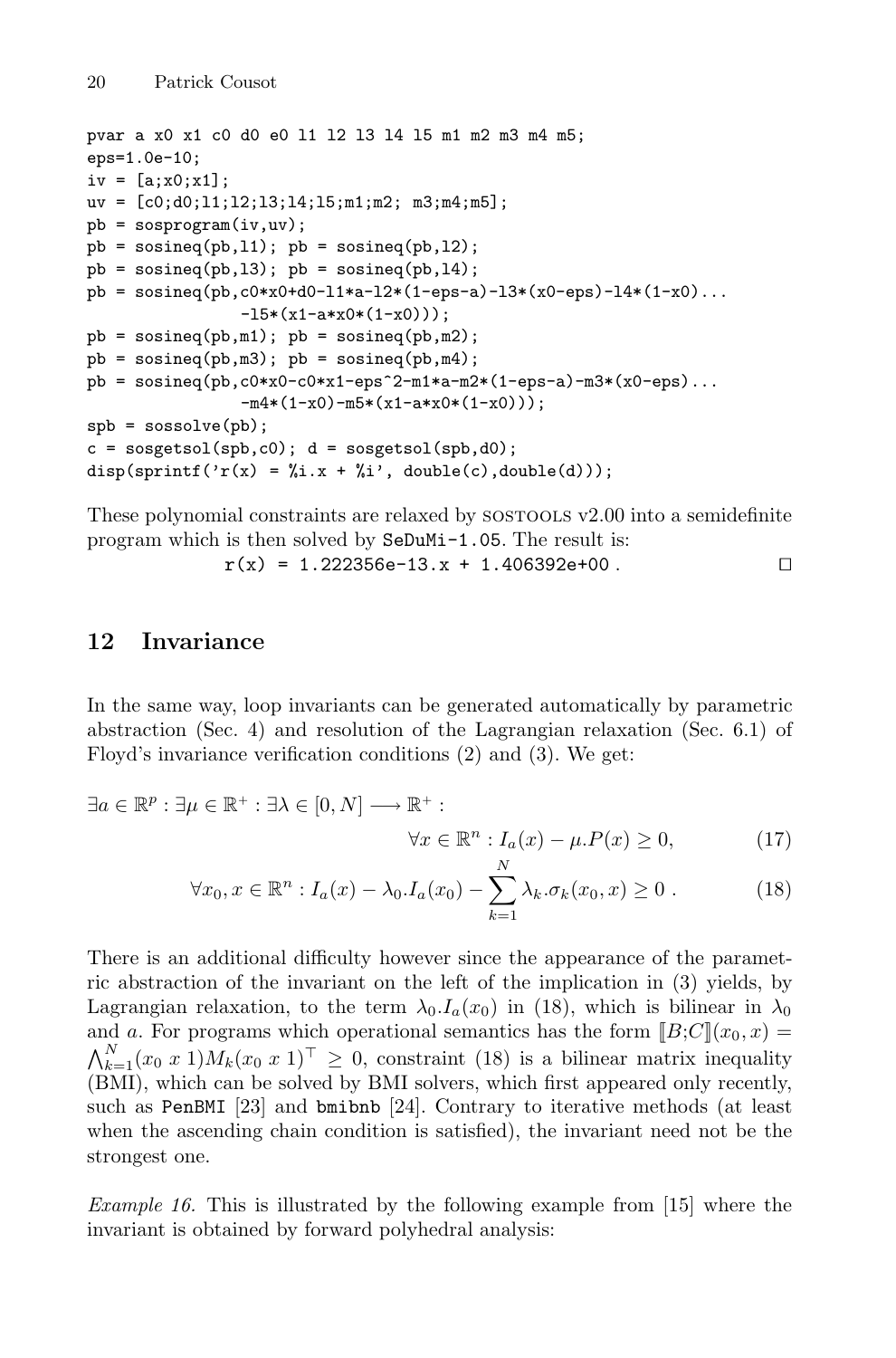| $sol = solvesos(F, []$ , sdpsettings('solver', 'penbmi'), p); |
|---------------------------------------------------------------|
|                                                               |
| $double(b), double(c))$ ;                                     |
|                                                               |

Solving the given constraints with the SOS-solver in YALMIP yields the solution:

$$
+2.14678e-12*i-3.12793e-10*j+0.486712 >= 0,
$$

which is not the strongest possible one. However, satisfiability is easily checked by setting  $a = 1$ ,  $b = -2$  and  $c = -2$ .

However one can imagine other methods to discover the parameters (e.g. random interpretation [19]). Then a proof of invariance can be given by semidefinite programming relaxation.

In program verification, the assertions to be proved yields additional constraints which can be useful in the resolution.

*Example 17 (Ex. 7 continued).* In the Euclidean division of Ex. 7 from [17], we have to prove the postcondition  $(x=qy+r)$   $(x \le y)$ . For a parametric invariant I=a\*x+b\*q\*y+c\*r, the constraints are the following:

```
clear all; yalmip('clear');
[iv,v] = variables('x','y','q','r');
p = parameters('a', 'b', 'c', 'm1', 'm2', 'm3', 'm4', 'm5', 'm6', '10', '11', ...'l2','l3','l4','l5','l6','n1','n2');
I0=a*x0+b*q0*y0+c*r0; I=a*x+b*q*y+c*r;
F = set(sos(10-m1*(y0-1)-m2*q0-m3*(r0-x0)));
F = F + set(m1>=0);F = F + set(cos(F-10*10-11*(y0-1)-12*(r0-y0)-13*(r-r0+y0)-14*(q-q0-1)...-15*(x-x0)-16*(y-y0));
F = F + set(10)=0) + set(11)=0) + set(12)=0;
P=x-q*y-r;F = F + set(sos(P-n1*I-n2*(r-y+1)));
F = F + set(n2>=0);[sol,m,B] = solvesos(F,m1,sdpsettings('solver', 'penbmi'),p)disp(sprintf('%+g*x %+g*q*y %+g*r >= 0',double(a),double(b),double(c)));
Solving with YALMIP, we get:
```

```
+2.11831e-05*x -2.11831e-05*q*y -2.11831e-05*r >= 0 .
```
Then, in the other direction (where I0, I, P are respectively replaced by -I0, -I, -P), the SOS-solver in YALMIP yields the loop invariant:

```
+0.000167275*x -0.000167275*q*y -0.000167275*r >= 0 .
```
By normalization of the coefficients and antisymmetry, the total correctness proof is finished.  $\Box$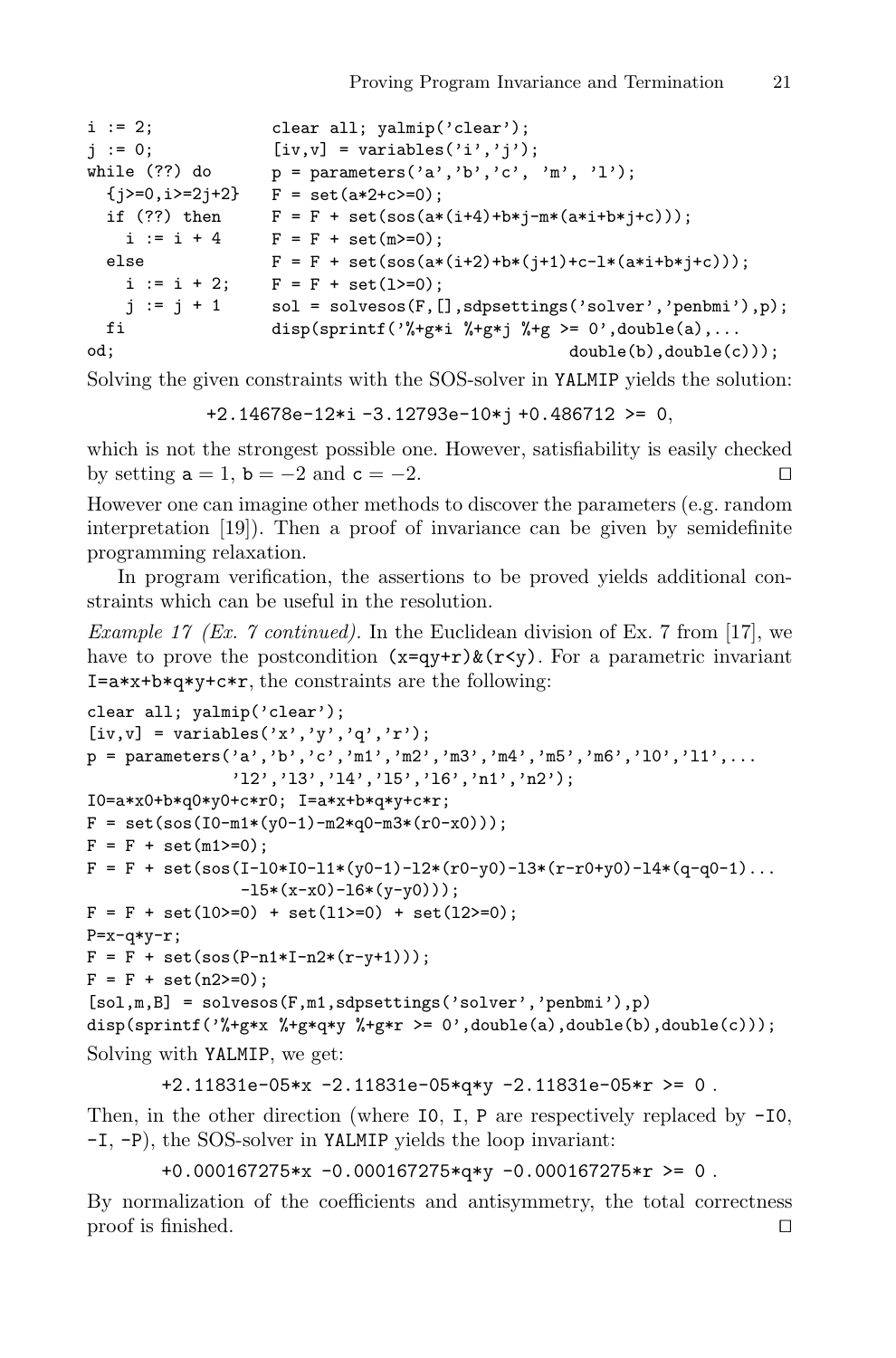### **13 Potential Problems With Solvers**

#### **13.1 Constraint Resolution Failure**

The resolution of the termination constraints will definitely fail when the program does not terminate. The same way, the invariance constraints may be infeasible. However, infeasibility of the constraints does not mean "non termination" or "non invariance" but simply failure. First the parametric abstraction of Sec. 4 may be too coarse (so that e.g. a quadratic or even polynomial invariant/rank function may have to be considered instead of a linear one). Second, the solver may have failed (e.g. due to numerical difficulties when handling equalities) but may succeed with some help (e.g. by adding a shift [24]).

#### **13.2 Numerical Computations**

LMI/BMI solvers perform numerical computations with rounding errors, shifts, etc. It follows that the parameters of the parametric abstraction are subject to numerical errors and so the logical rigor of the proof may be questionable. Obviously the use of integer solvers or the concordant conclusions of several different solvers will be conclusive, at least from an experimental point of view, anyway more rigorous than mere tests.

Obviously, the hard point is to discover a candidate for the rank function or invariant and it is much less difficult, when it is known, to re-check for satisfaction (e.g. by static analysis or a proof assistant).

### **14 Conclusion**

The resolution of systems of fixpoint (in)equations involving linear, semidefinite, and even polynomial numerical constraints by parametric abstraction and Lagrangian relaxation appears promising thanks to the spectacular progress in semidefinite programming and LMI/BMI solvers this last decade.

The approach seems naturally useful for termination since one is essentially interested in the existence of a rank function, even if it looks "unnatural". This is true of all inevitability/liveness properties for which generalization presents no fundamental problem.

The situation looks different for invariance since unnatural solutions may look less acceptable in the context of static analysis. However, the situation is different for correctness proofs, where the nature of the invariants has no importance provided the proof can be done. A difficulty is nevertheless to establish the form of the parametric abstraction, since the most general form would be costly at higher degrees.

To conclude, beyond numerical programs, parametric abstraction remains to be explored in other non-numerical contexts, such as symbolic computations.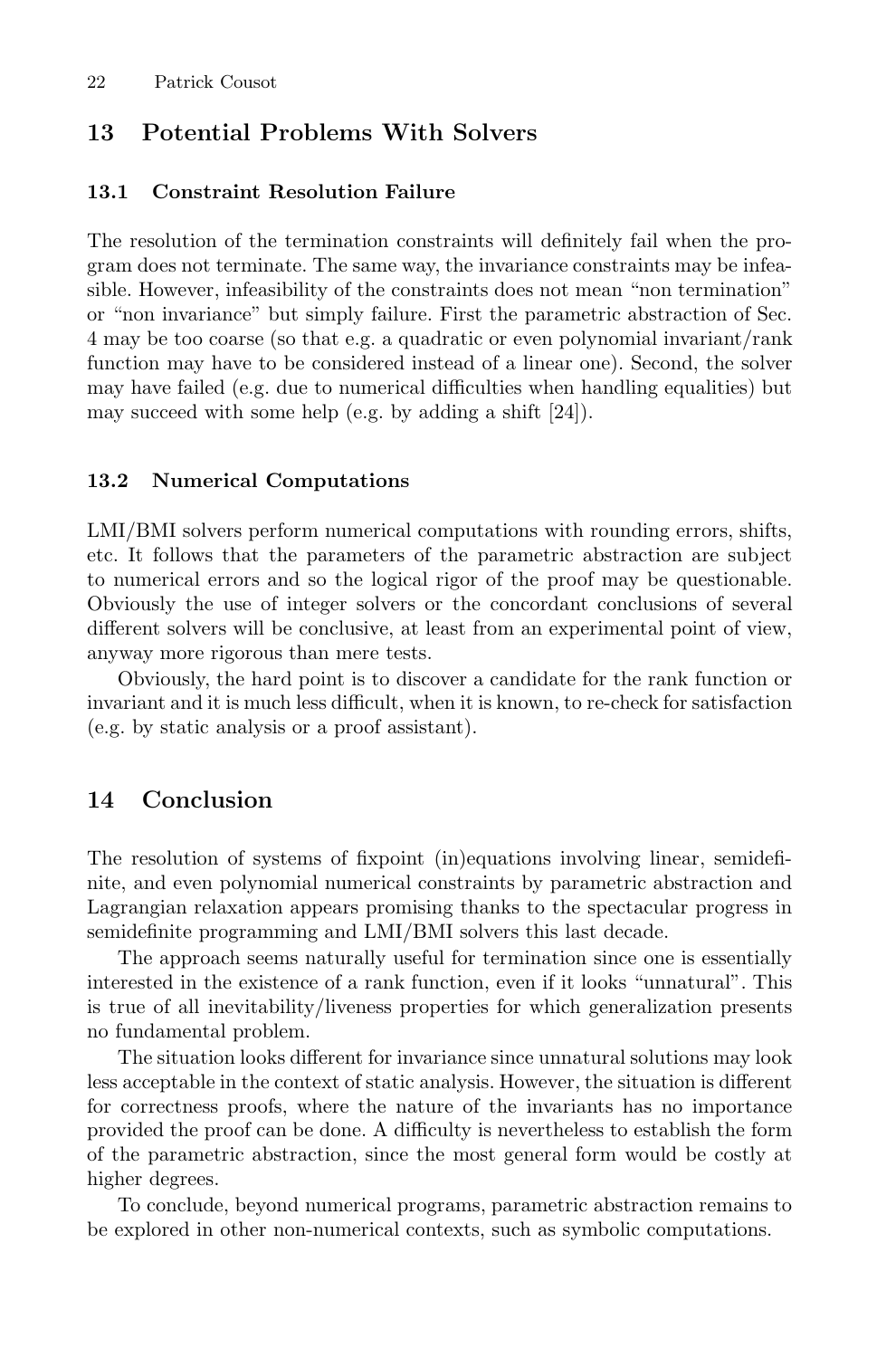#### **Acknowledgements**

We thank  $\hat{E}$ . Féron who introduced us to LMIs [16], D. Henrion for his suggestions in formulating quantified polynomial positiveness as LMIs in Sec. 11.5, J. Löfberg for his help and fixes for YALMIP [24], B. Blanchet, R. Cousot, J. Feret, L. Mauborgne, A. Miné, D. Monniaux, and X. Rival for their comments.

### **References**

- 1. S. Benson and Y. Ye. DSDP4: A software package implementing the dual-scaling algorithm for semidefinite programming. Technical Report ANL/MCS-TM-255, Argonne National Laboratory, 2002.
- 2. B. Borchers. CSDP, a C library for semidefinite programming. *Optimization Methods and Software*, 11(1):613–623, 1999.
- 3. S. Boyd, L. E. Ghaoui, É. Féron, and V. Balakrishnan. *Linear Matrix Inequalities in System and Control Theory*. SIAM, 1994.
- 4. J. Brauburger and J. Giesl. Approximating the domains of functional and imperative programs. *Sci. Comput. Programming*, 35(1):113–136, 1999.
- 5. S. Burer and R. Monteiro. A nonlinear programming algorithm for solving semidefinite programs via low-rank factorization. *Mathematical Programming (series B)*, 95(2):329–357, 2003.
- 6. G. Collins and H. Hong. Partial cylindrical algebraic decomposition for quantifier elimination. *J. Symb. Comput.*, 12:299–328, 1991.
- 7. M. Colón and H. Sipma. Synthesis of linear ranking functions. *Proc.*  $7^{th}$  *Int. Conf. TACAS '2001*, LNCS 2031, pp. 67–81. Springer.
- 8. P. Cousot. *M´ethodes it´eratives de construction et d'approximation de points fixes d'opérateurs monotones sur un treillis, analyse sémantique de programmes.* Thèse d'Etat ès sciences mathématiques, Univ. scient. et méd. de Grenoble, 1978.
- 9. P. Cousot and R. Cousot. Abstract interpretation: a unified lattice model for static analysis of programs by construction or approximation of fixpoints. *4th POPL*, pp. 238–252, 1977. ACM Press.
- 10. P. Cousot and R. Cousot. Static determination of dynamic properties of recursive procedures. *IFIP Conf. on Formal Description of Programming Concepts, St-Andrews*, pp. 237–277. North-Holland, 1977.
- 11. P. Cousot and R. Cousot. Systematic design of program analysis frameworks. *6th POPL*, pp. 269–282, 1979. ACM Press.
- 12. P. Cousot and R. Cousot.  $\hat{A}$  la Floyd' induction principles for proving inevitability properties of programs. In *Algebraic Methods in Semantics*, ch. 8, pp. 277–312. Cambridge U. Press, 1985.
- 13. P. Cousot and R. Cousot. Abstract interpretation and application to logic programs<sup>12</sup>. *J. Logic Programming*, 13(2–3):103–179, 1992.
- 14. P. Cousot and R. Cousot. Abstract interpretation frameworks. *J. Logic and Comp.*, 2(4):511–547, 1992.
- 15. P. Cousot and N. Halbwachs. Automatic discovery of linear restraints among variables of a program. *5th POPL*, pp. 84–97, 1978. ACM Press.

 $12$  The editor of J. Logic Programming has mistakenly published the unreadable galley proof. For a correct version of this paper, see http://www.di.ens.fr/∼cousot.